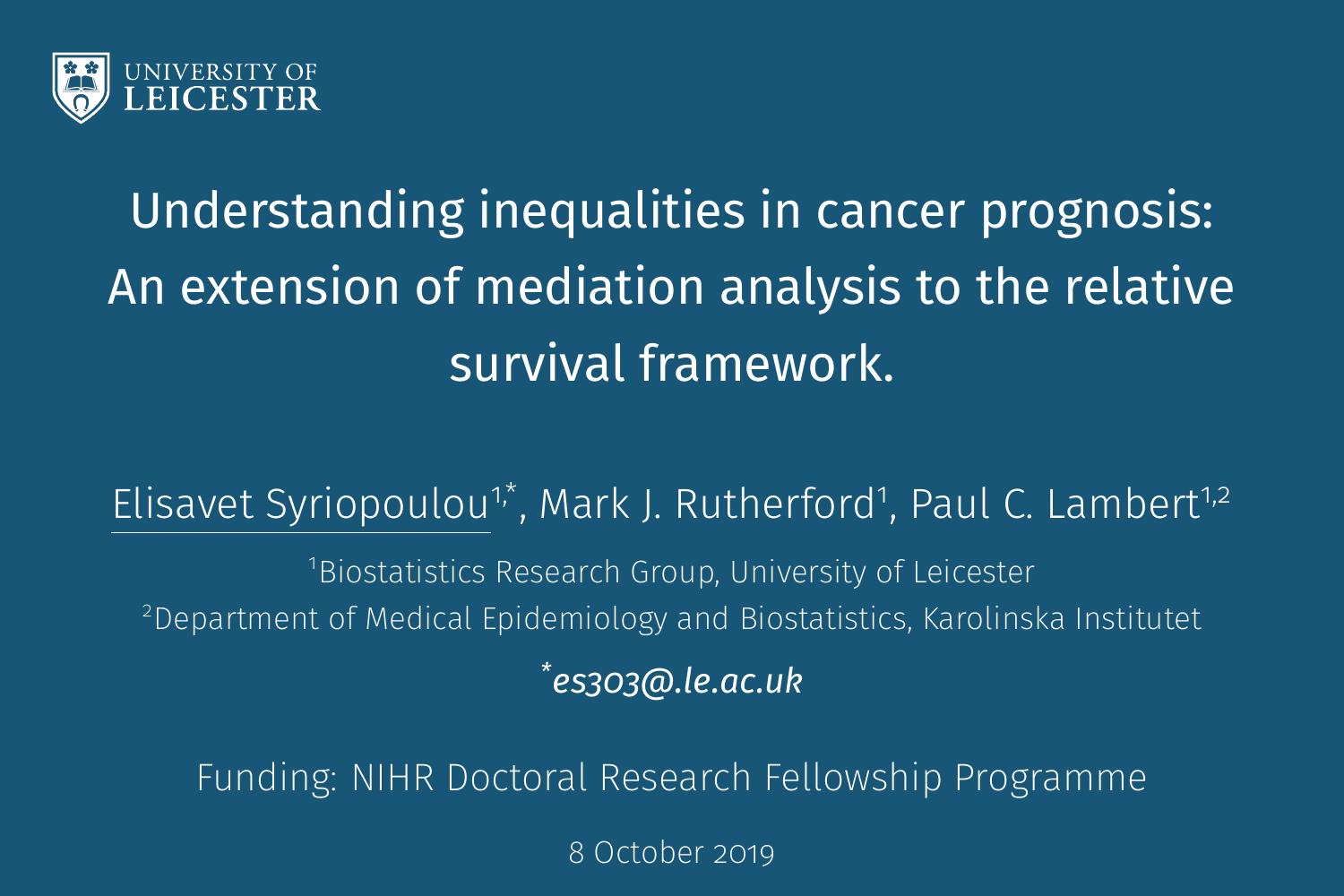#### Survival after a cancer diagnosis varies considerably across population groups e.g socioeconomic groups. same relative survival as the least deprived group.

 $S_{\rm M}$  ,  $S_{\rm M}$  ,  $S_{\rm M}$  if  $f$  female colonical colon cancer patients group if  $f$ 

| Deprivation<br>Group | 5-year<br><b>RS</b> | Mean<br>Years<br>$W$ o<br>Cancer | Mean<br>Years<br>with<br>Cancer | Prop<br>$(\%)$ |
|----------------------|---------------------|----------------------------------|---------------------------------|----------------|
| Age-at-diagnosis: 60 |                     |                                  |                                 |                |
| Least                |                     |                                  |                                 |                |
| Deprived             | 64.83               | 27.06                            | 16.57                           | 38.75          |
|                      |                     |                                  |                                 |                |
| Most                 |                     |                                  |                                 |                |
| Deprived             | 56.74               | 23.08                            | 12.36                           | 46.44          |
|                      |                     |                                  |                                 |                |
| Age-at-diagnosis: 70 |                     |                                  |                                 |                |
| Least                |                     |                                  |                                 |                |
| Deprived             | 63.57               | 18.26                            | 11.38                           | 37.65          |
|                      |                     |                                  |                                 |                |
| Most                 |                     |                                  |                                 |                |
| Deprived             | 53.96               | 15.39                            | 8.23                            | 46.52          |

 $^{\rm 1}$ Understanding the impact of socioeconomic differences in colorectal cancer survival: potential gain in life-years. *Brit J Cancer* 2019; 20:1052–1058 1 of 24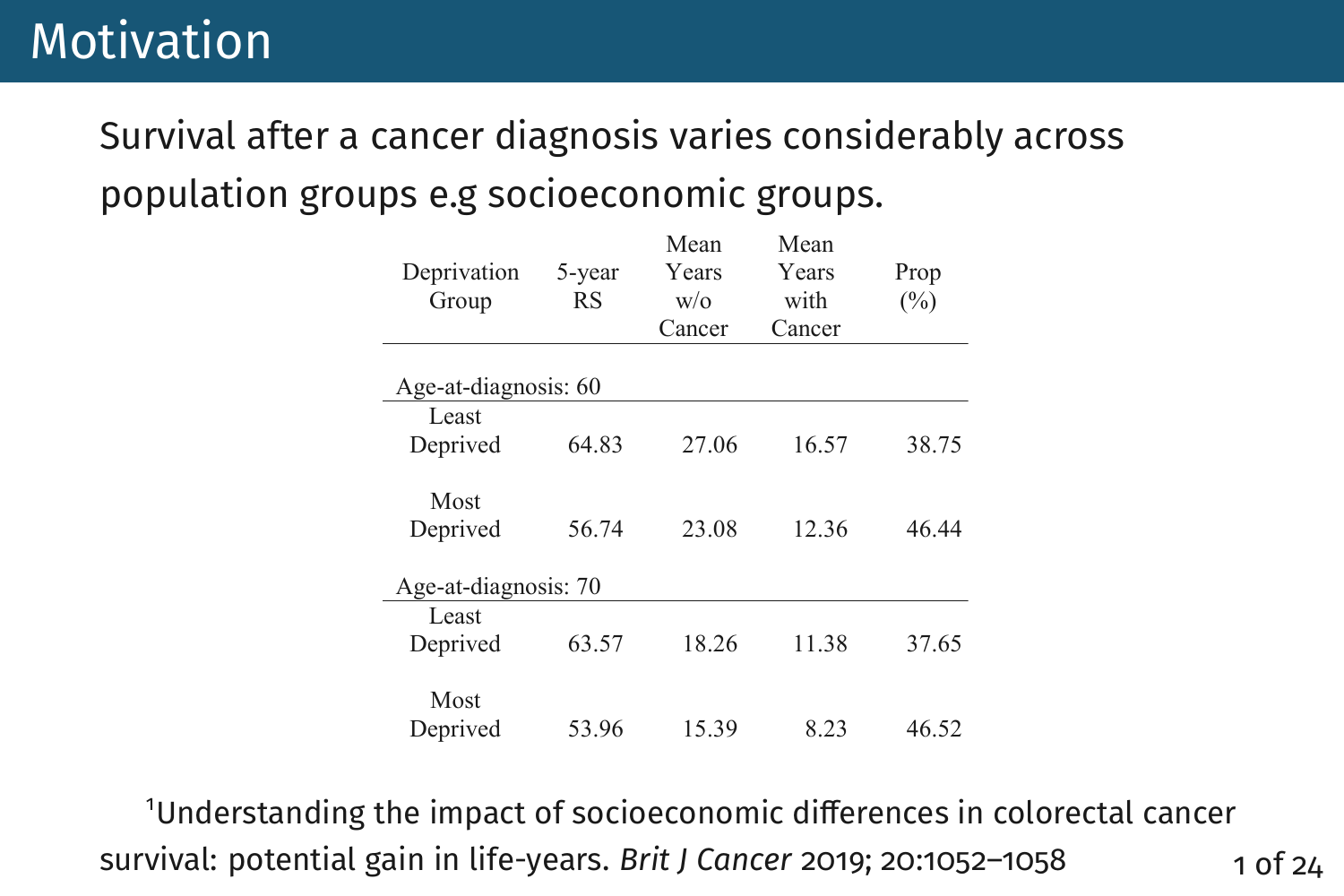*Is there a third variable that can partly explain these differences?* 



Complex mechanisms contribute towards disparities: all-cause survival differences are the result of both cancer-related and other cause factors.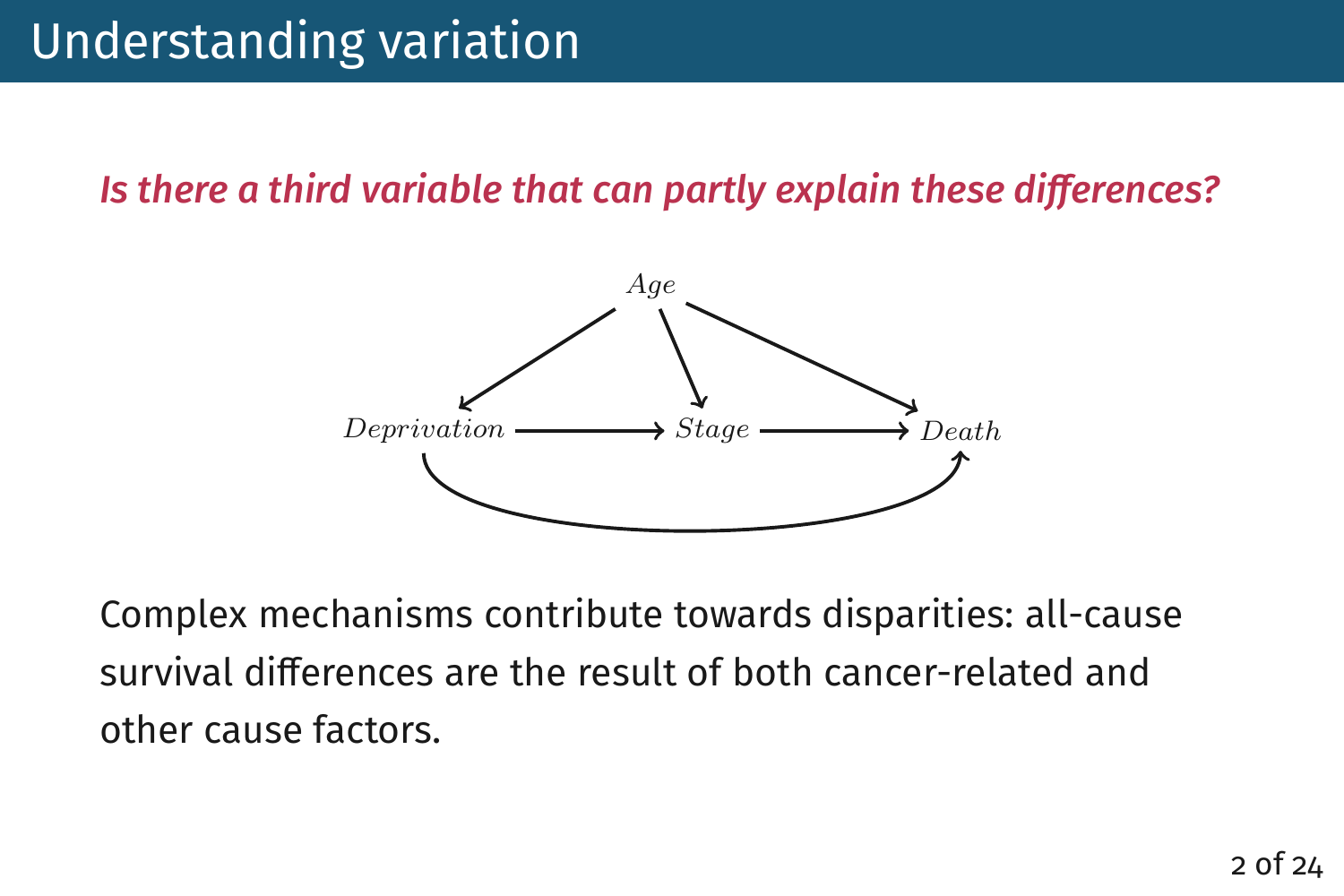Let us assume we are interested on the effect of an exposure  $X$  on the survival time while adjusting for confounders  $Z$ .

A summary of the population prognosis can be obtained by the standardised relative survival function  $E[R(t|Z)]$  that is estimated by:

$$
E\left[\widehat{R}(t|Z)\right] = \frac{1}{N} \sum_{i=1}^{N} \widehat{R}(t|Z=z_i).
$$

## Regression standardisation

- 1. Fit a survival model such as flexible parametric model.
- 2. Obtain survival predictions for each individual in the population.
- 3. Calculate an average of the survival predictions.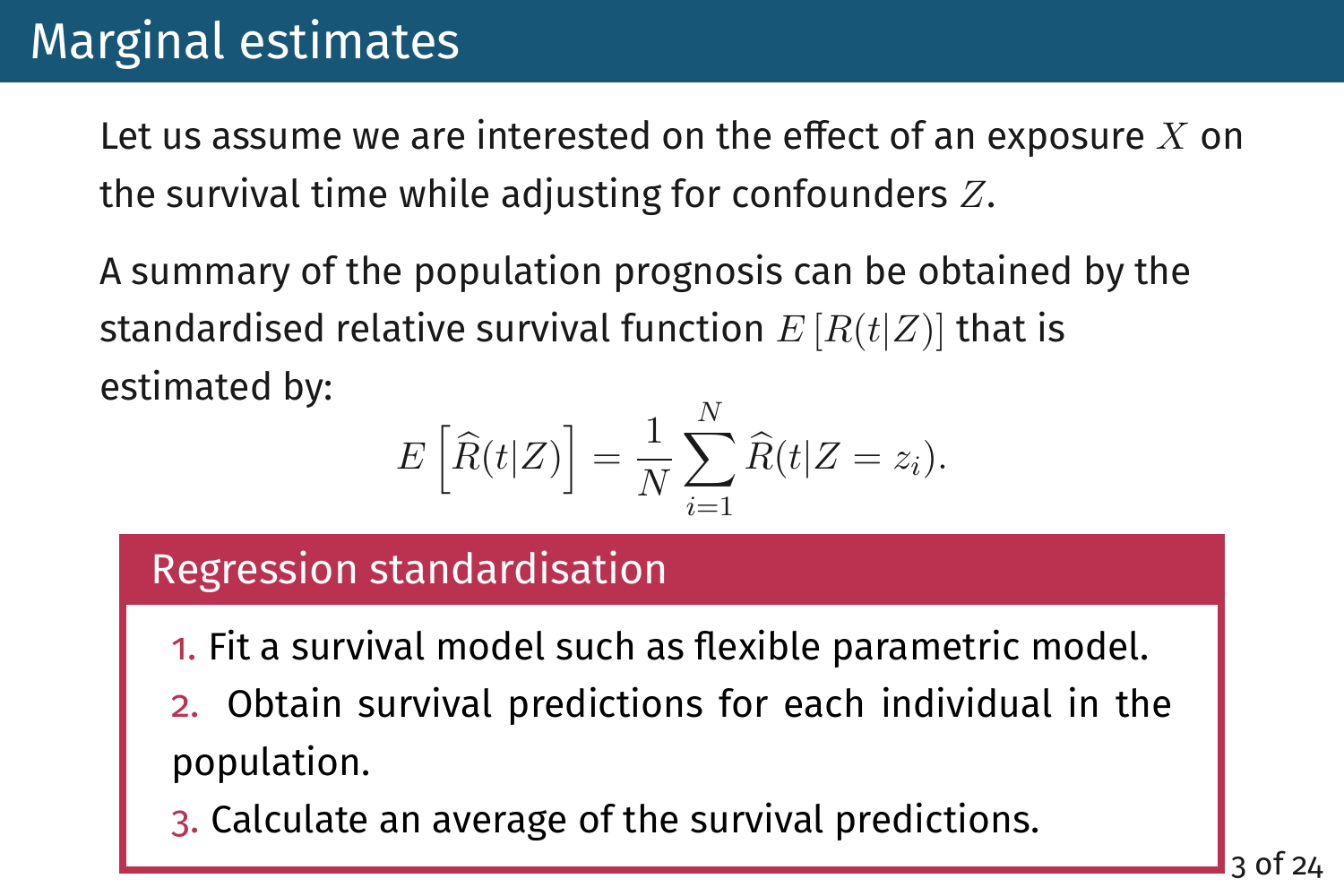If interested in relative survival:

$$
E[R(t|X = 1, Z)] - E[R(t|X = 0, Z)]
$$

• Refers to a hypothetical world where the cancer of interest is the only possible cause of death.

If interested in all-cause survival:

$$
E\left[S(t|X=1,Z)\right] - E\left[S(t|X=0,Z)\right]
$$

$$
E\left[S^*(t|X=1,Z)R(t|X=1,Z)\right] - E\left[S^*(t|X=0,Z)R(t|X=0,Z)\right]
$$

• Differences may be due to either cancer of interest or other cause mortality or both.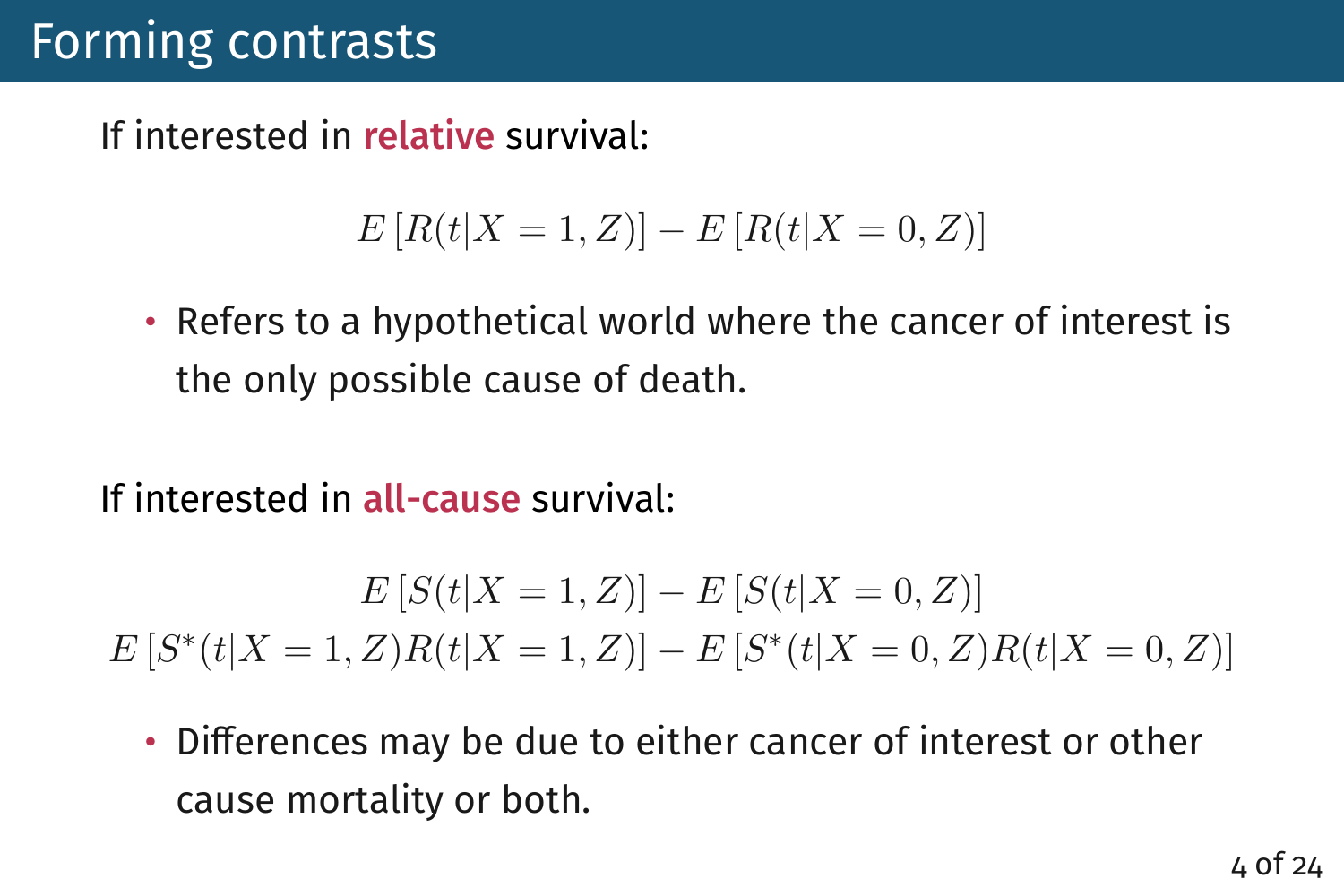How much of the differences between exposure groups can be explained by differences at the mediator  $M$  distribution?



Let  $M<sup>x</sup>$  denote the counterfactual mediator distribution when intervening to set  $X = x$ .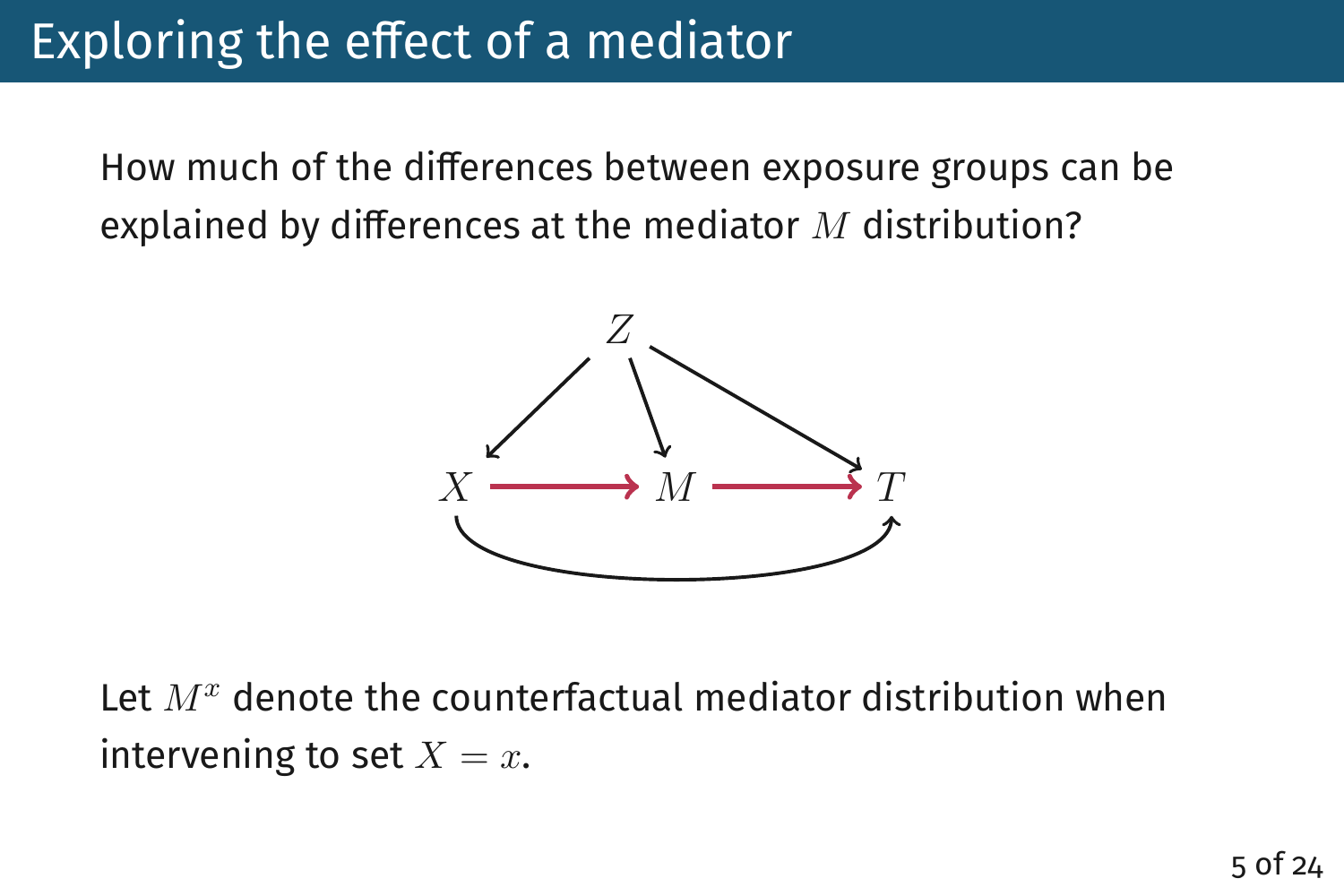## Illustration data - colon cancer in England



Data on 15,630 patients diagnosed between 2011-2013 (57.6% in the least deprived group).

| Stage at diagnosis | <b>Least Deprived</b> | Most deprived |
|--------------------|-----------------------|---------------|
|                    | 1338(14.86%)          | 912(13.76%)   |
|                    | 2644(29.37%)          | 1950(29.42%)  |
| ш                  | 2435(27.05%)          | 1716(25.89%)  |
| IV                 | 2585(28.72%)          | 2050(30.93%)  |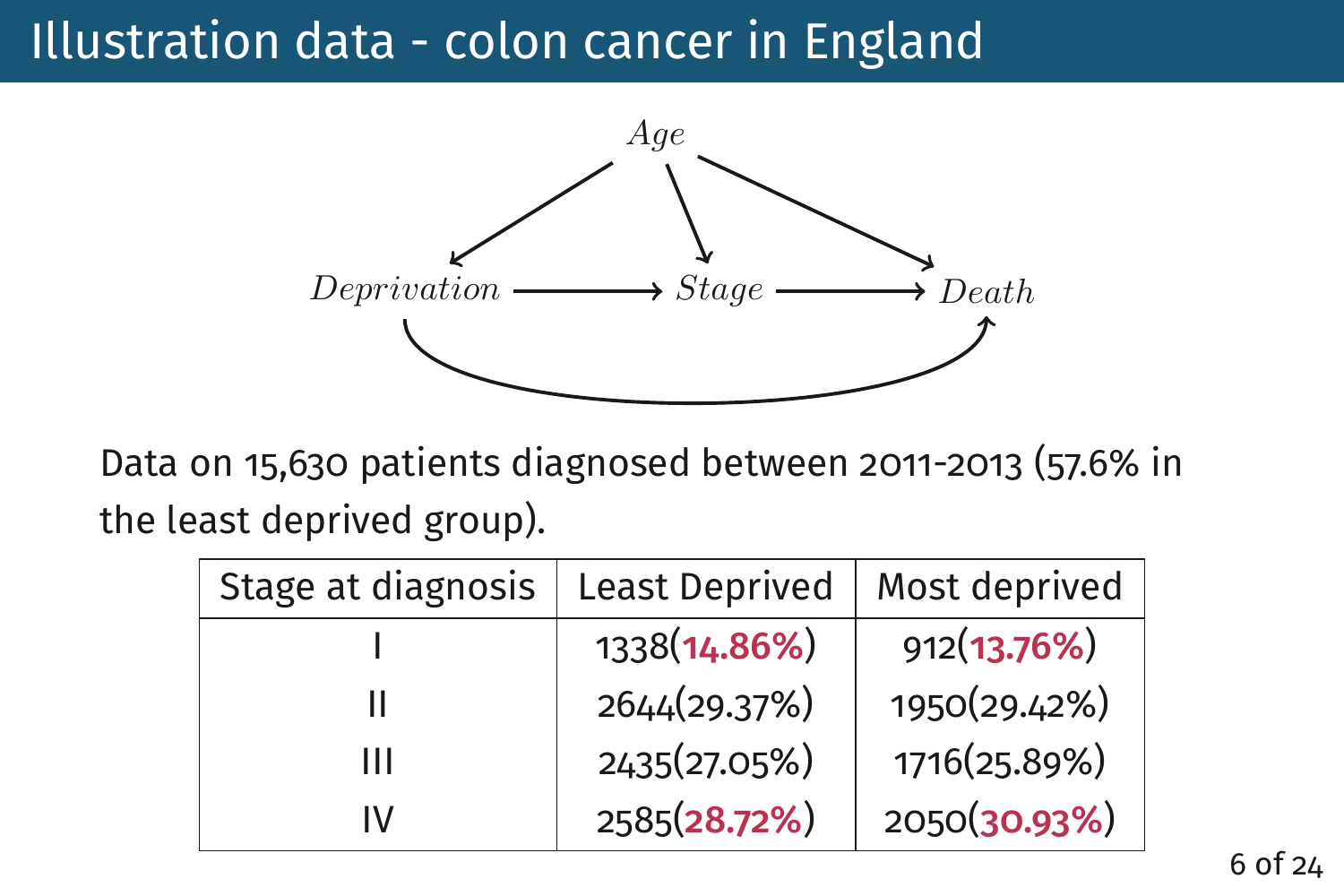## Relative survival by stage

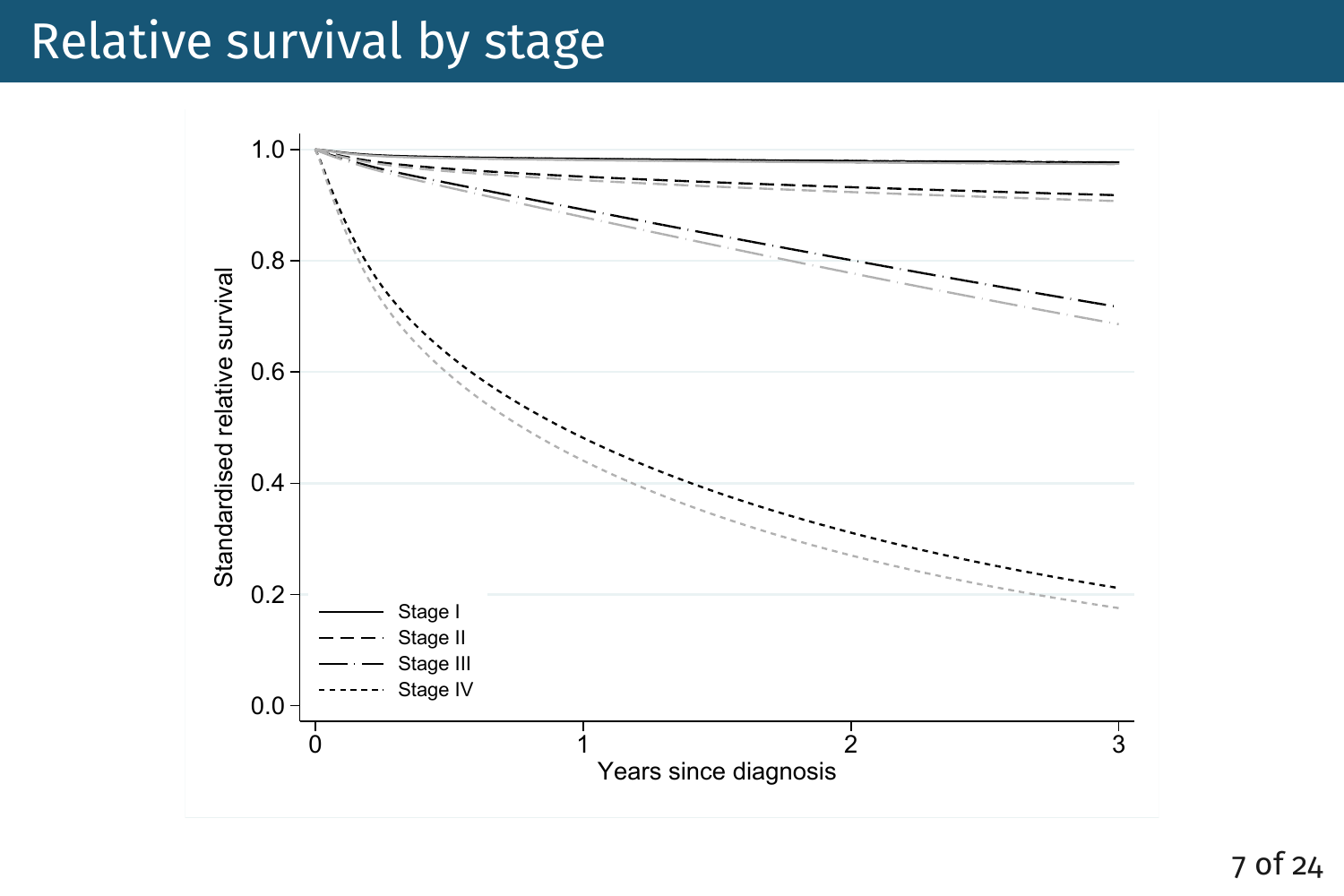# Direct  $\&$  indirect effects - relative survival framework

### Natural direct effect

 $NDE_{RS} = E\left[R(t| \bm{X}=\mathbf{1}, Z, M^0)\right] - E\left[R(t| \bm{X}=\mathbf{0}, Z, M^0)\right]$ 



Natural indirect effect

 $NIE_{RS} = E[R(t|X = 1, Z, M^1)] - E[R(t|X = 1, Z, M^0)]$ 

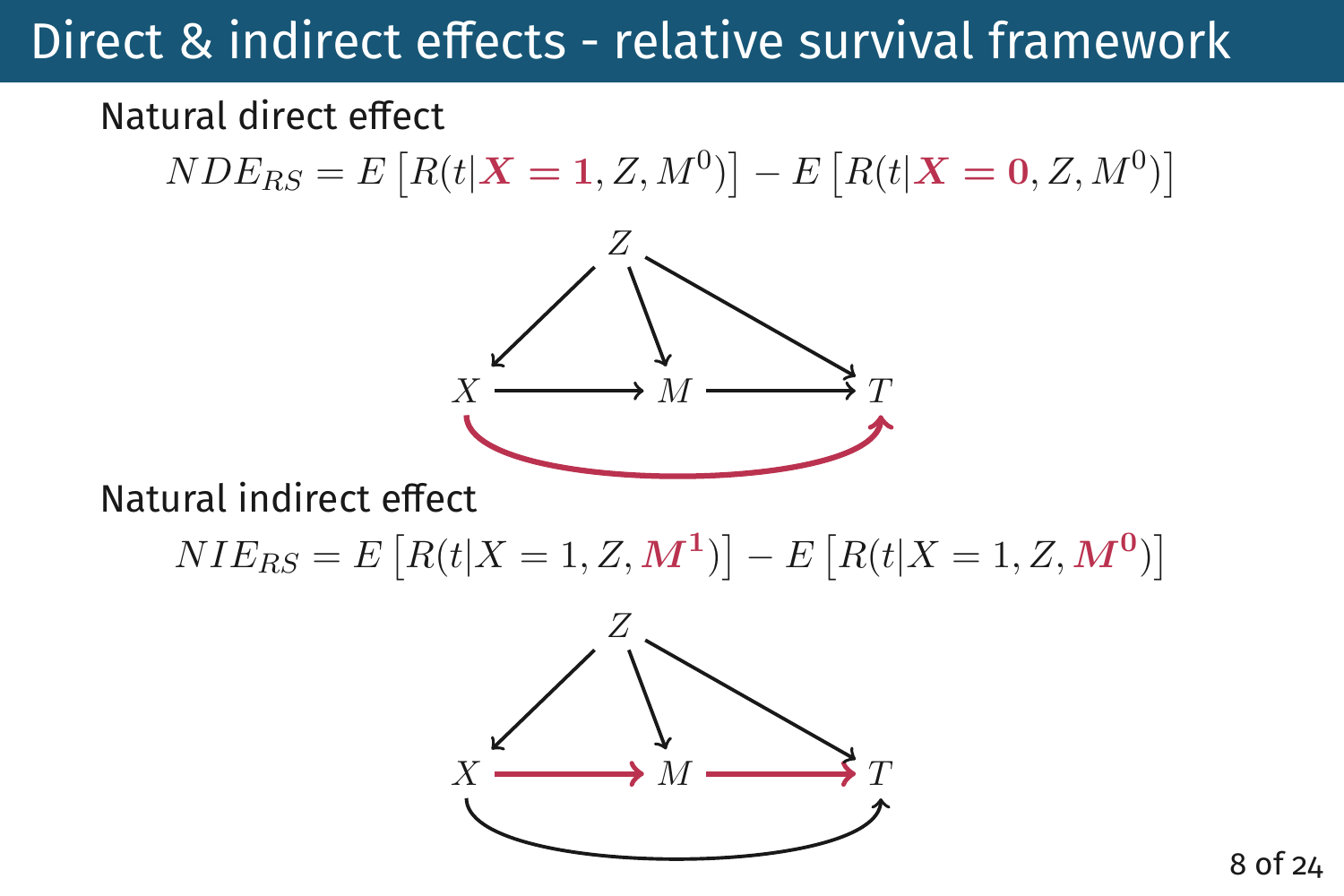## Step 1. Fit a survival model including  $X$ ,  $M$ ,  $Z$ .

stpm2 dep5 rcsa1 rcsa2 rcsa3 gender stage2 stage3 stage4 /// st2dep5 st3dep5 st4dep5, df(5) scale(h) bhaz(rate)  $\frac{1}{1}$ tvc(rcsa1 rcsa2 rcsa3 dep5 stage2 stage3 stage4) dftvc(3)

estimates store surv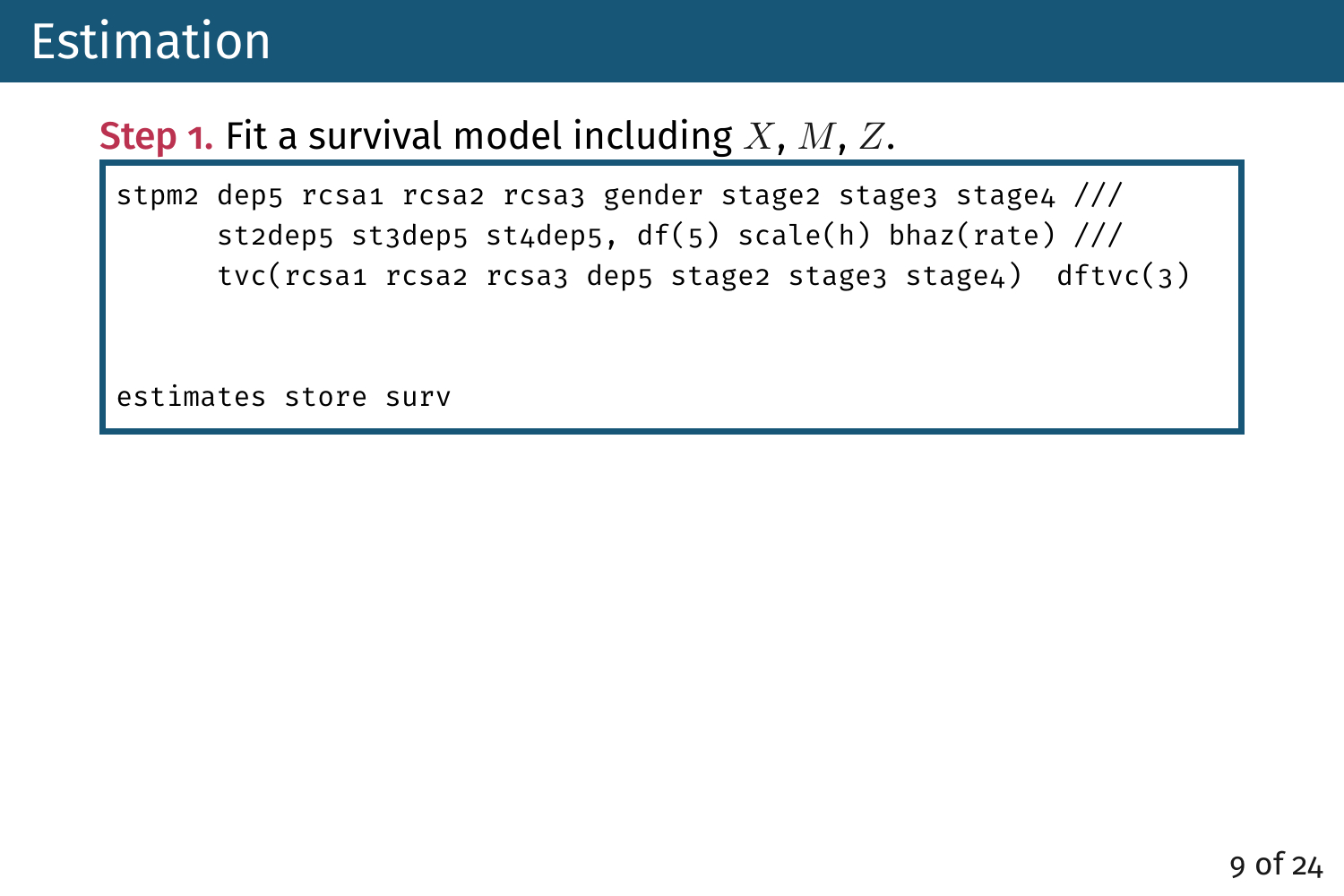## **Step 1.** Fit a survival model including  $X$ ,  $M$ ,  $Z$ .

stpm2 dep5 rcsa1 rcsa2 rcsa3 gender stage2 stage3 stage4 /// st2dep5 st3dep5 st4dep5, df(5) scale(h) bhaz(rate)  $\frac{1}{1}$ tvc(rcsa1 rcsa2 rcsa3 dep5 stage2 stage3 stage4) dftvc(3)

estimates store surv

## Step 2. Fit a separate model for the mediator including  $X, Z$ .

//Fit a multinomial regression model for the most deprived mlogit cancer\_stage rcsa1 rcsa2 rcsa3 gender if dep5==1 estimates store ph1

//Fit a multinomial regression model for the least deprived mlogit cancer stage rcsa1 rcsa2 rcsa3 gender if dep5==0 estimates store ph0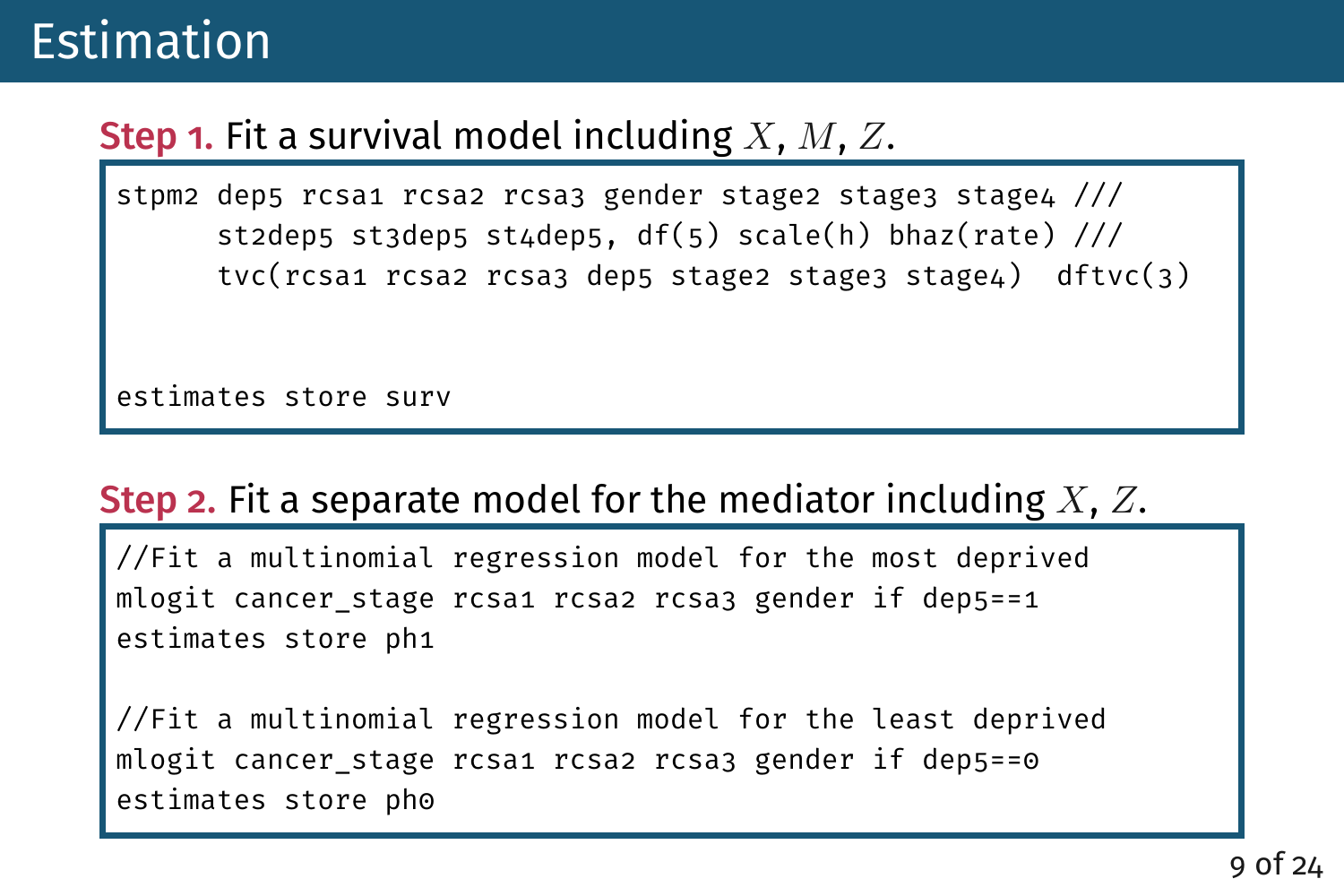# Step 3. For each individual in the study population obtain

predictions for  $\widehat{P}(M = m|X = x, Z = z_i)$ , at each  $X = x$ .

```
preserve
  estimates restore ph0
  matrix bo = e(b)matrix V0= e(V)
  drawnorm b1_rcsa1 b1_rcsa2 b1_rcsa3 b1_gender b1_cons ///
           b2_rcsa1 b2_rcsa2 b2_rcsa3 b2_gender b2_cons ///
           b3 rcsa1 b3 rcsa2 b3 rcsa3 b3 gender b3 cons ///b4_rcsa1 b4_rcsa2 b4_rcsa3 b4_gender b4_cons, mean(b0) cov(V0) n(1) clear
  local cnames: colfullnames be
  local rnames: rowfullnames be
  mkmat b1 rcsa1 b1 rcsa2 b1 rcsa3 b1 gender b1 cons ///b2_rcsa1 b2_rcsa2 b2_rcsa3 b2_gender b2_cons ///
         b3 rcsa1 b3 rcsa2 b3 rcsa3 b3 gender b3 cons ///b4 rcsa1 b4 rcsa2 b4 rcsa3 b4 gender b4 cons, matrix(b0 tmp)
  matrix colnames bo tmp = 'cnames'
  matrix rownames bo tmp = 'rnames'
  erepost b = b0_tmp V=V0, noesample
restore
//Obtain predictions for stages 1,2,3 and 4 (for least deprived)
predict p01 p02 p03 p04
//Repeat for the most deprived group: p11 p12 p13 p14
```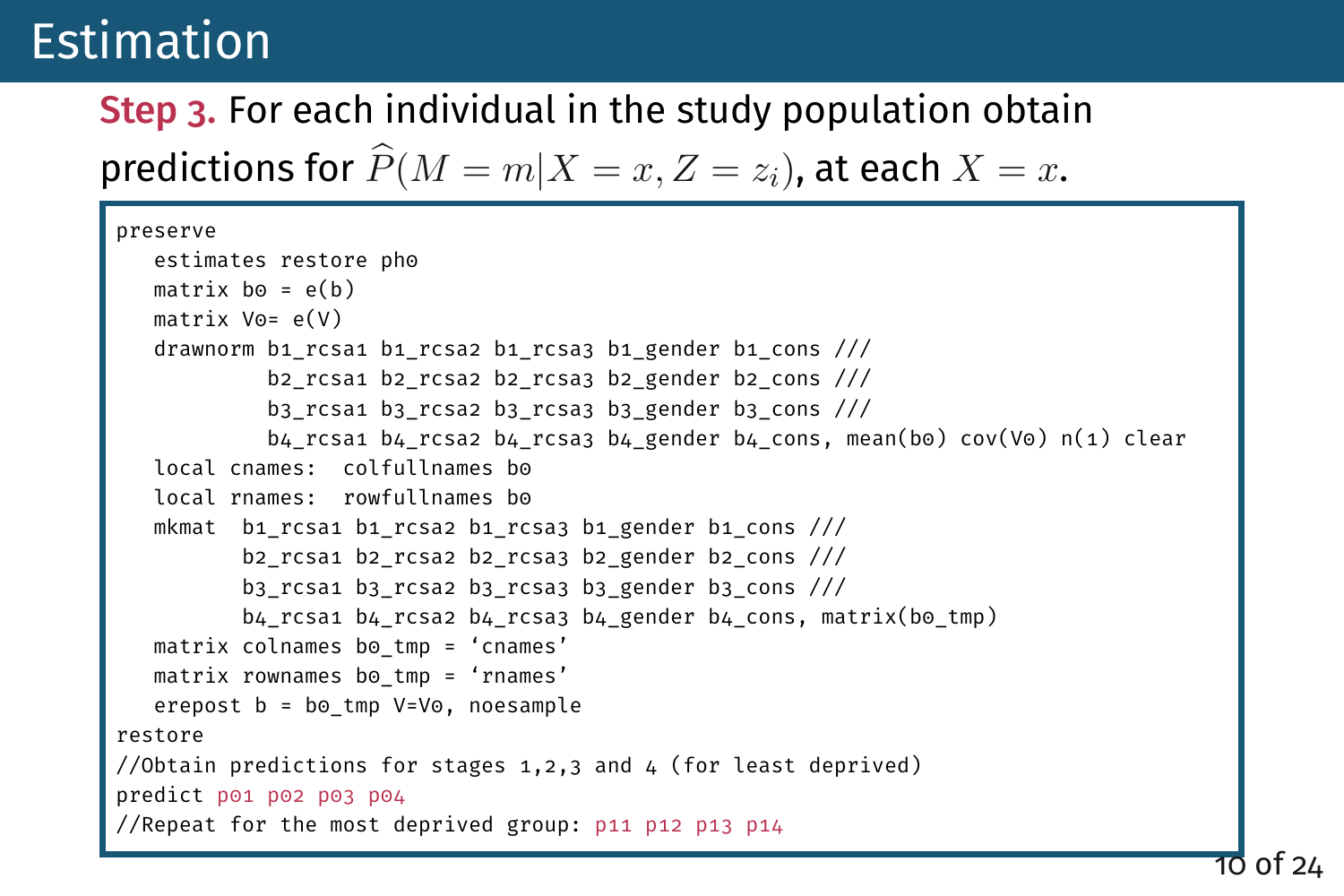Step 4. Obtain predictions of  $R(t|X=x, Z=z_i, M=m)$  at  $X=x$ , using the predictions of Step 2 as weights.

$$
TCE_{RS} = E[R(t|X = 1, Z, M^{1})] - E[R(t|X = 0, Z, M^{0})]
$$

```
//First draw the model parameters from a multivariate normal distribution for the
survival model (similar to Step 3).
//Obtain predictions for the TCE
standsurv, failure timevar(timevar) ///
  at1(dep5 1 stage2 0 stage3 0 stage4 0 st2dep5 0 st3dep5 0 st4dep5 0, atindweights(p11))
  at2(dep5 1 stage2 1 stage3 0 stage4 0 st2dep5 1 st3dep5 0 st4dep5 0, atindweights(p12))
  at3(dep5 1 stage2 0 stage3 1 stage4 0 st2dep5 0 st3dep5 1 st4dep5 0, atindweights(p13))
  at4(dep5 1 stage2 0 stage3 0 stage4 1 st2dep5 0 st3dep5 0 st4dep5 1, atindweights(p14))
  at5(dep5 \circ stage2 \circ stage3 \circ stage4 \circ st2dep5 \circ st3dep5 \circ st4dep5 \circ, atindweights(p\circ1))
  at6(dep5 \circ stage2 1 stage3 \circ stage4 \circ st2dep5 \circ st3dep5 \circ st4dep5 \circ, atindweights(p\circ2))
  at7(dep5 \odot stage2 \odot stage3 1 stage4 \odot st2dep5 \odot st3dep5 \odot st4dep5 \odot, atindweights(p\odot3))
  at8(dep5 \odot stage2 \odot stage3 \odot stage4 1 st2dep5 \odot st3dep5 \odot st4dep5 \odot, atindweights(p\odot4))
  lincom(1 1 1 1 -1 -1 -1 -1) linconvar(tce)
```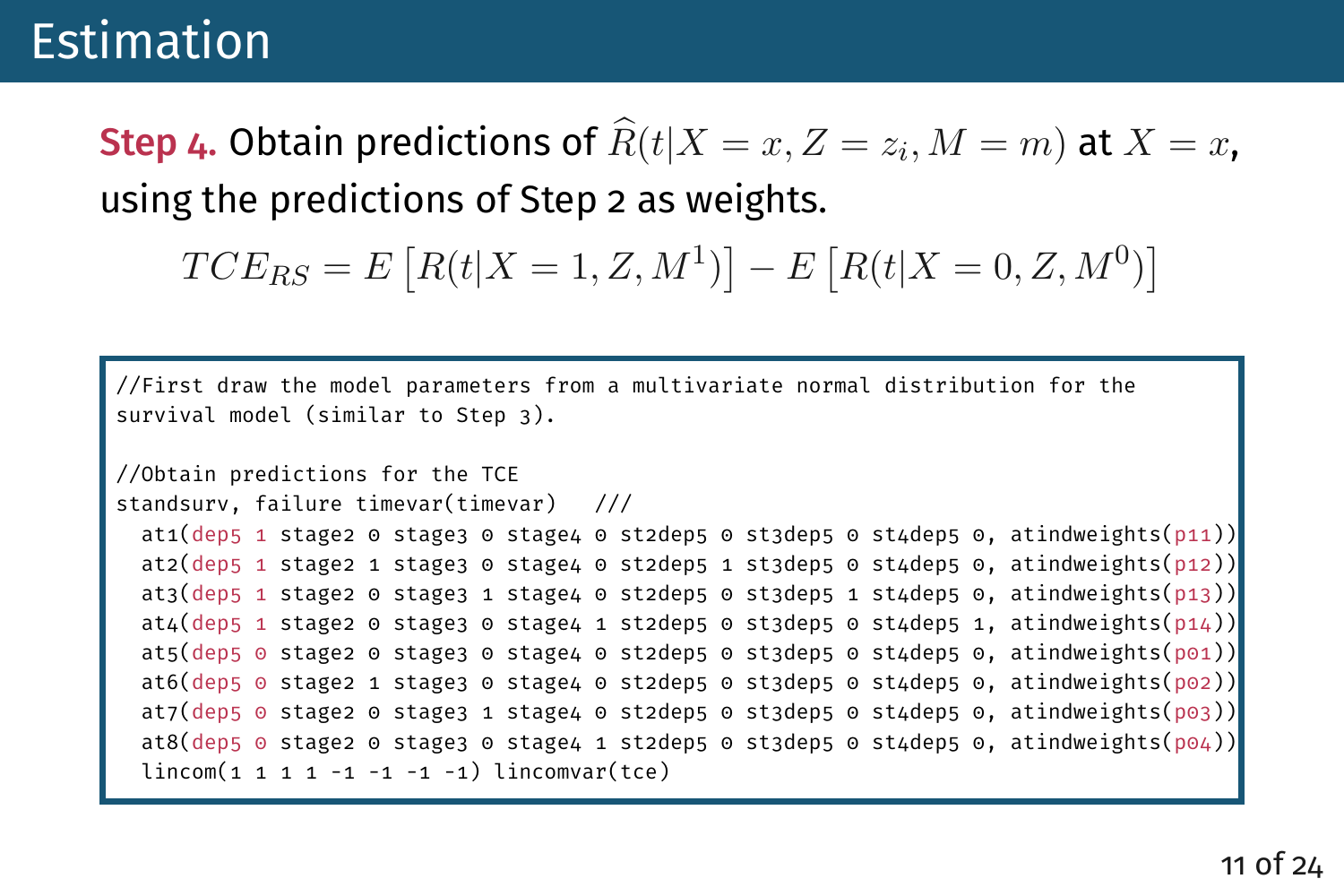```
NDE_{RS} = E[R(t|X = 1, Z, M^0)] - E[R(t|X = 0, Z, M^0)]
```
//First draw the model parameters from a multivariate normal distribution for the survival model (similar to Step 3).

```
//Obtain predictions for the NDE
standsurv, failure timevar(timevar) ///
  at1(dep5 1 stage2 0 stage3 0 stage4 0 st2dep5 0 st3dep5 0 st4dep5 0, atindweights(p01))
  at2(dep5 1 stage2 1 stage3 0 stage4 0 st2dep5 1 st3dep5 0 st4dep5 0, atindweights(p02))
  at3(dep5 1 stage2 0 stage3 1 stage4 0 st2dep5 0 st3dep5 1 st4dep5 0, atindweights(p03))
  at4(dep5 1 stage2 0 stage3 0 stage4 1 st2dep5 0 st3dep5 0 st4dep5 1, atindweights(p04))
  at5(dep5 0 stage2 0 stage3 0 stage4 0 st2dep5 0 st3dep5 0 st4dep5 0, atindweights(p01))
  at6(dep5 \circ stage2 1 stage3 \circ stage4 \circ st2dep5 \circ st3dep5 \circ st4dep5 \circ, atindweights(p\circ2))
  at7(dep5 \theta stage2 \theta stage3 1 stage4 \theta st2dep5 \theta st3dep5 \theta, atindweights(p\theta3))
  at8(dep5 \circ stage2 \circ stage3 \circ stage4 1 st2dep5 \circ st3dep5 \circ st4dep5 \circ, atindweights(p\circ4))
  lincom(1 1 1 1 -1 -1 -1 -1) lincomvar(nde)
```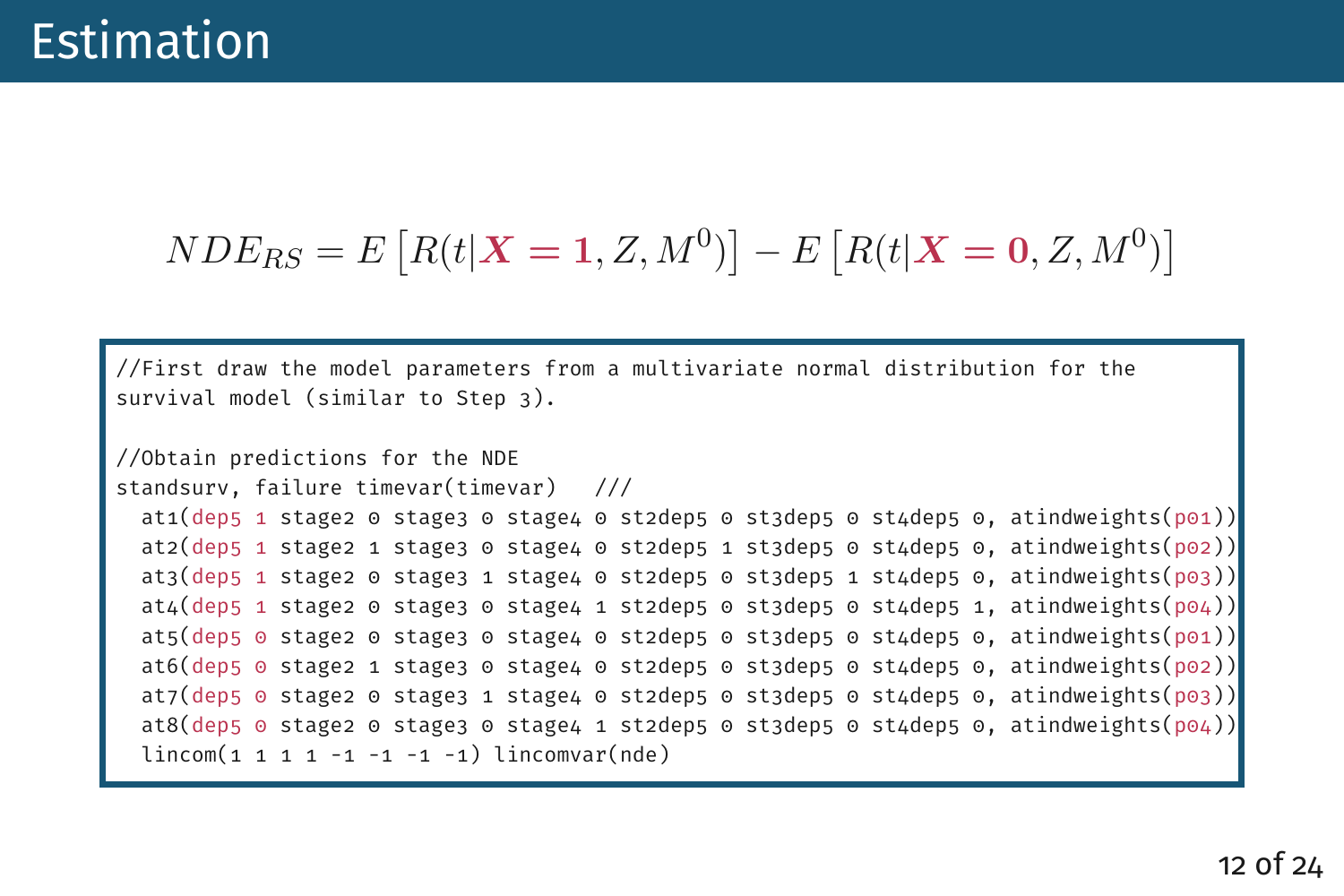$$
NIE_{RS} = E[R(t|X = 1, Z, M^1)] - E[R(t|X = 1, Z, M^0)]
$$

//First draw the model parameters from a multivariate normal distribution for the survival model (similar to Step 3).

```
//Obtain predictions for the NIE
standsurv, failure timevar(timevar) ///
 at1(dep5 1 stage2 0 stage3 0 stage4 0 st2dep5 0 st3dep5 0 st4dep5 0, atindweights(p11))
 at2(dep5 1 stage2 1 stage3 0 stage4 0 st2dep5 1 st3dep5 0 st4dep5 0, atindweights(p12))
 at3(dep5 1 stage2 0 stage3 1 stage4 0 st2dep5 0 st3dep5 1 st4dep5 0, atindweights(p13))
 at4(dep5 1 stage2 0 stage3 0 stage4 1 st2dep5 0 st3dep5 0 st4dep5 1, atindweights(p14))
 at5(dep5 1 stage2 0 stage3 0 stage4 0 st2dep5 0 st3dep5 0 st4dep5 0, atindweights(p01))
 at6(dep5 1 stage2 1 stage3 0 stage4 0 st2dep5 1 st3dep5 0 st4dep5 0, atindweights(p02))
 at7(dep5 1 stage2 0 stage3 1 stage4 0 st2dep5 0 st3dep5 1 st4dep5 0, atindweights(p03))
 at8(dep5 1 stage2 0 stage3 0 stage4 1 st2dep5 0 st3dep5 0 st4dep5 1, atindweights(p04))
 lincom(1 1 1 1 -1 -1 -1 -1) lincomvar(nie)
```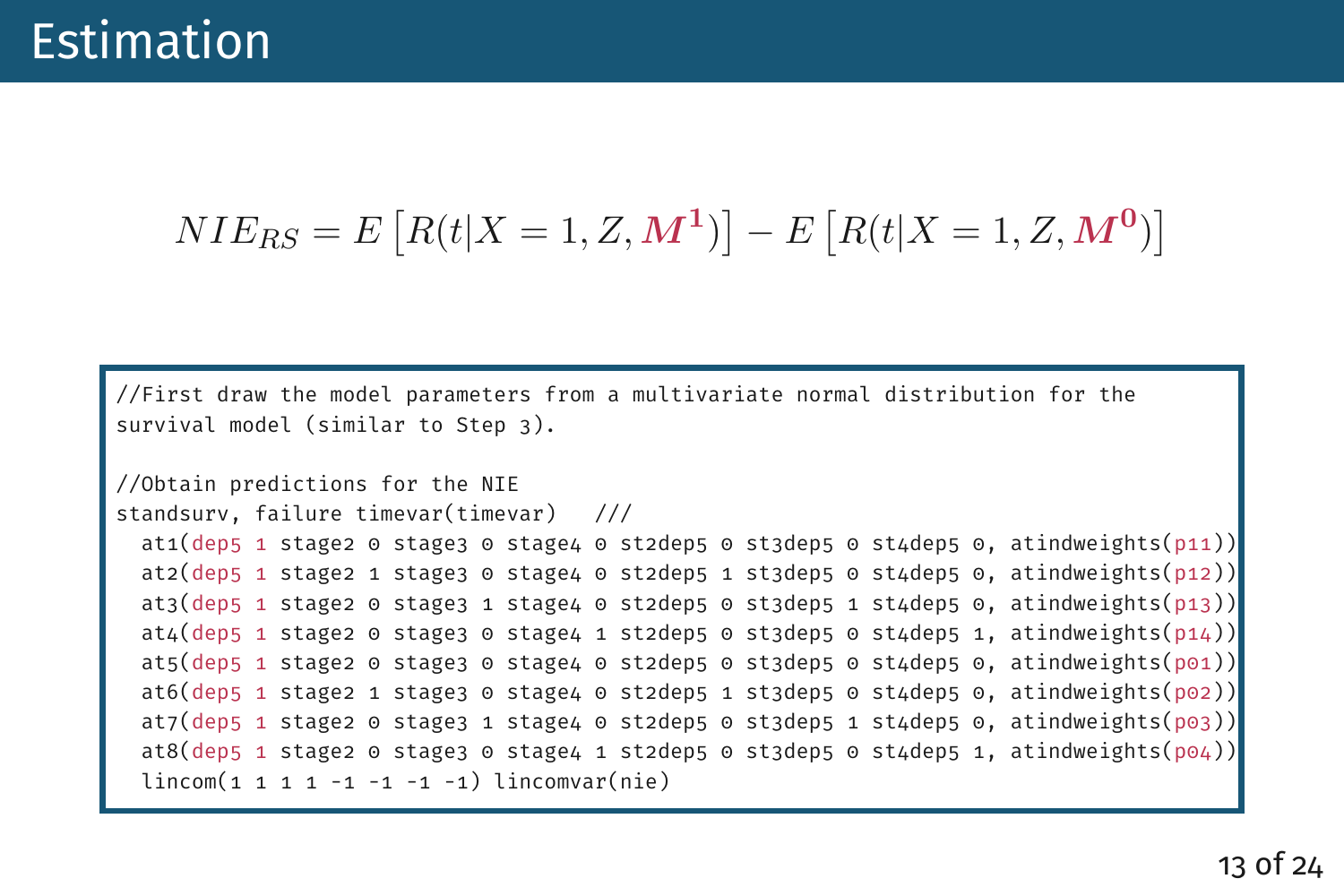## Step 5. Repeat from Step 2,  $k$  times, while performing parametric bootstrap for the parameter estimates for both models.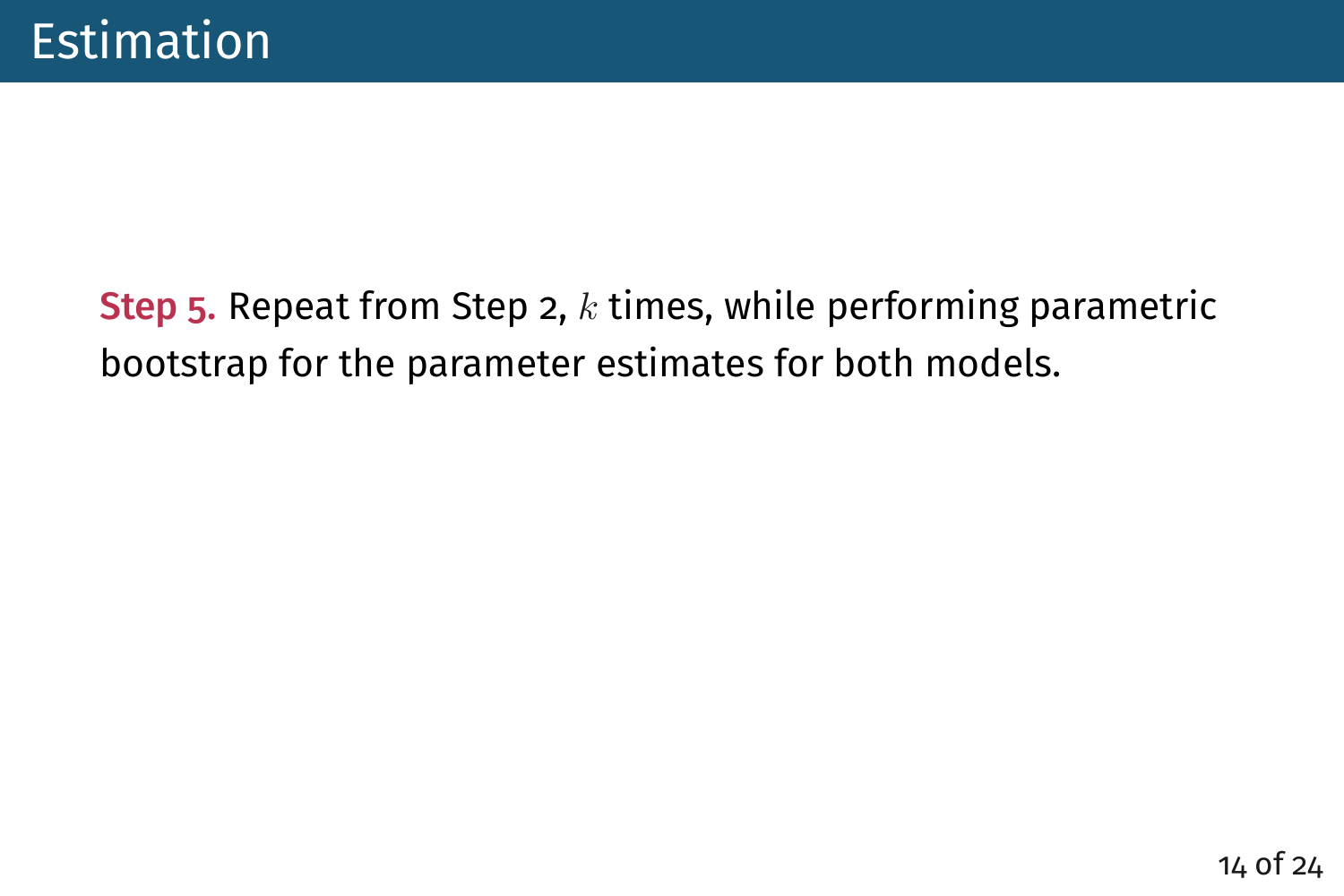Step 5. Repeat from Step 2,  $k$  times, while performing parametric bootstrap for the parameter estimates for both models. Step 6. Calculate 95% confidence intervals either by taking the 2.5% and 97.5% percentiles of the estimates across the bootstrapped samples or by using their standard deviation.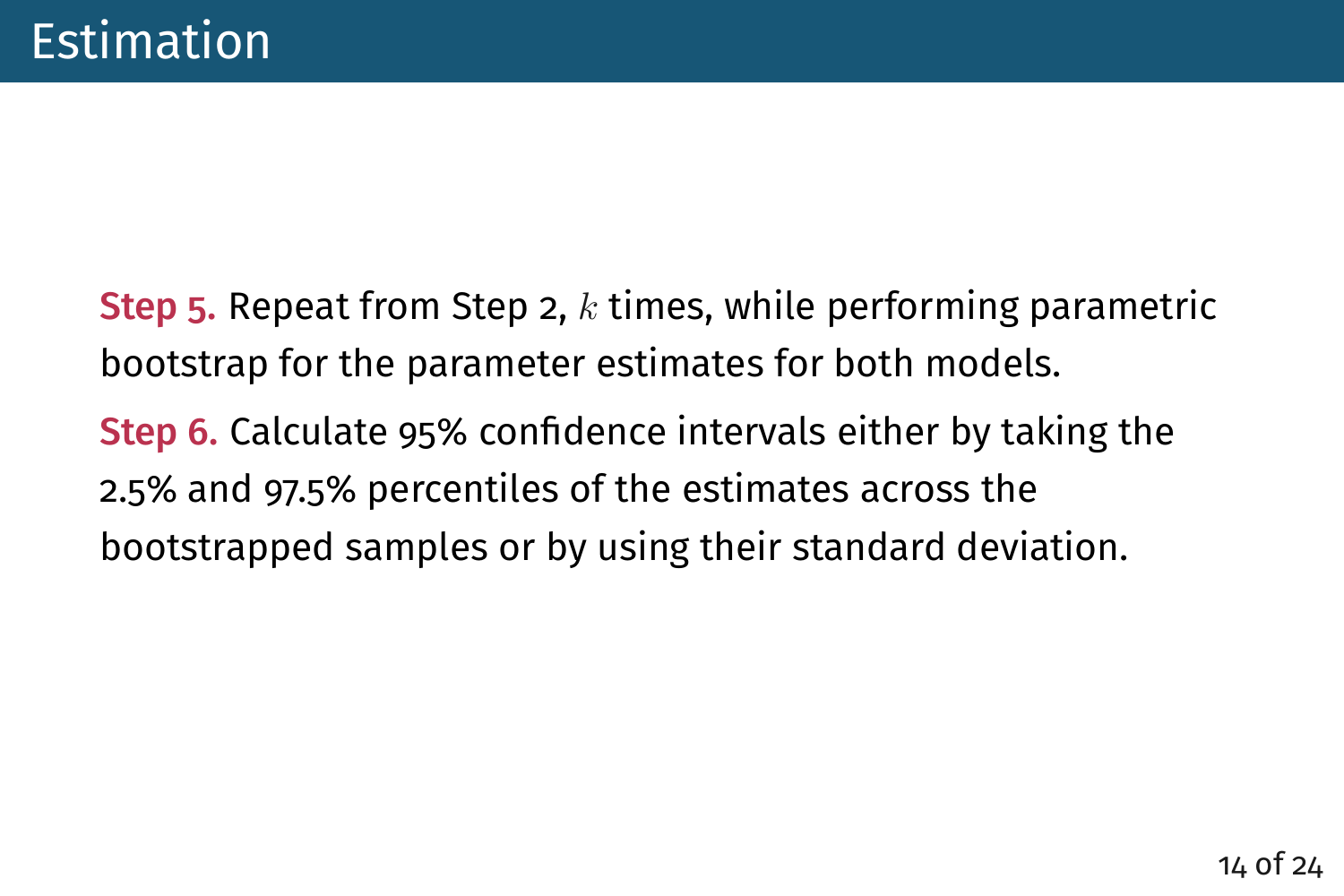$$
\widehat{NDE}_{RS} = \frac{1}{N} \sum_{i=1}^{N} \sum_{m} \widehat{R}(t|X=1, Z=z_i, M=m) \widehat{P}(M=m|X=0, Z=z_i)
$$

$$
- \frac{1}{N} \sum_{i=1}^{N} \sum_{m} \widehat{R}(t|X=0, Z=z_i, M=m) \widehat{P}(M=m|X=0, Z=z_i)
$$

$$
\widehat{NIE}_{RS} = \frac{1}{N} \sum_{i=1}^{N} \sum_{m} \widehat{R}(t|X=1, Z=z_i, M=m) \widehat{P}(M=m|X=1, Z=z_i)
$$

$$
- \frac{1}{N} \sum_{i=1}^{N} \sum_{m} \widehat{R}(t|X=1, Z=z_i, M=m) \widehat{P}(M=m|X=0, Z=z_i)
$$

15 of 24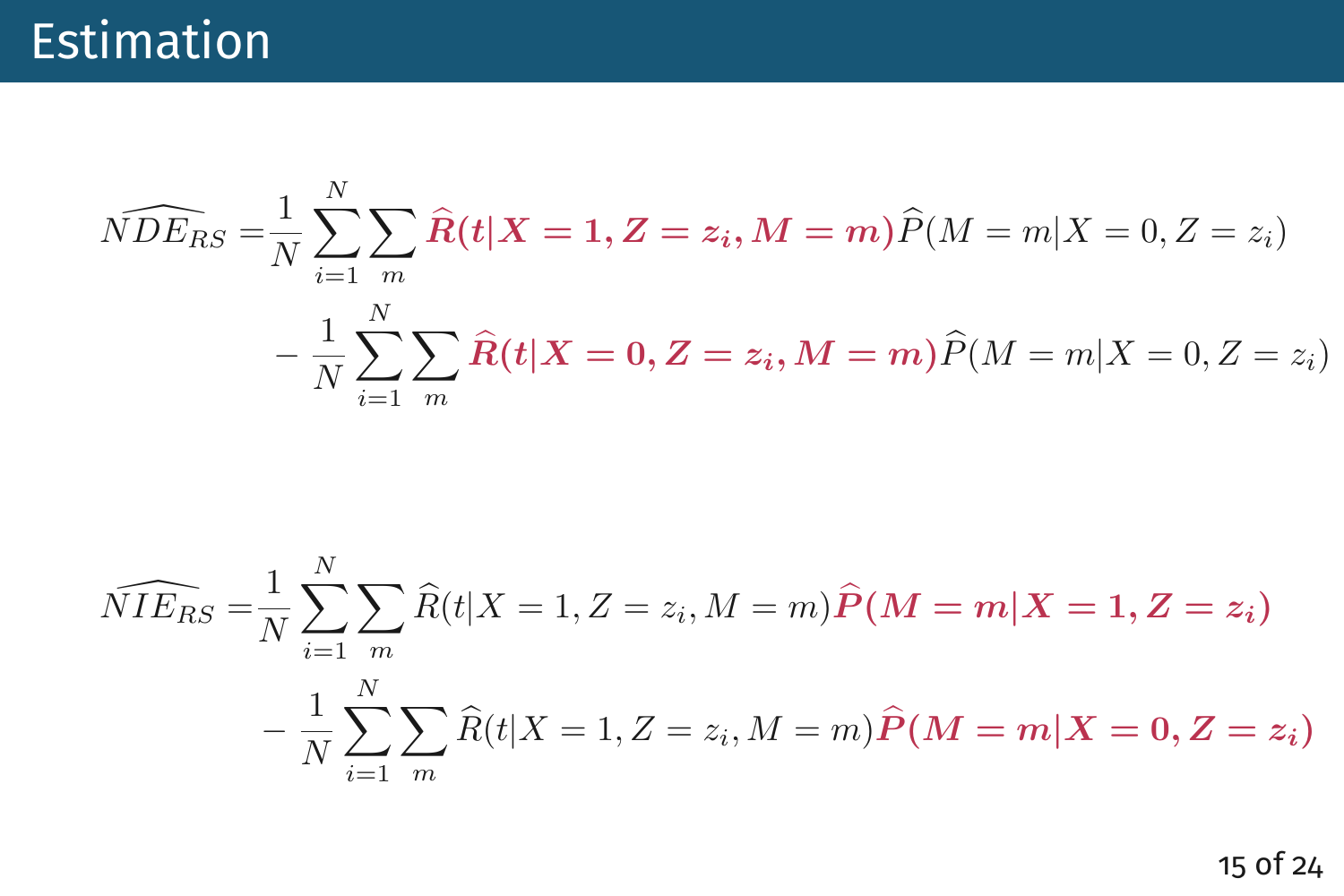## Colon cancer

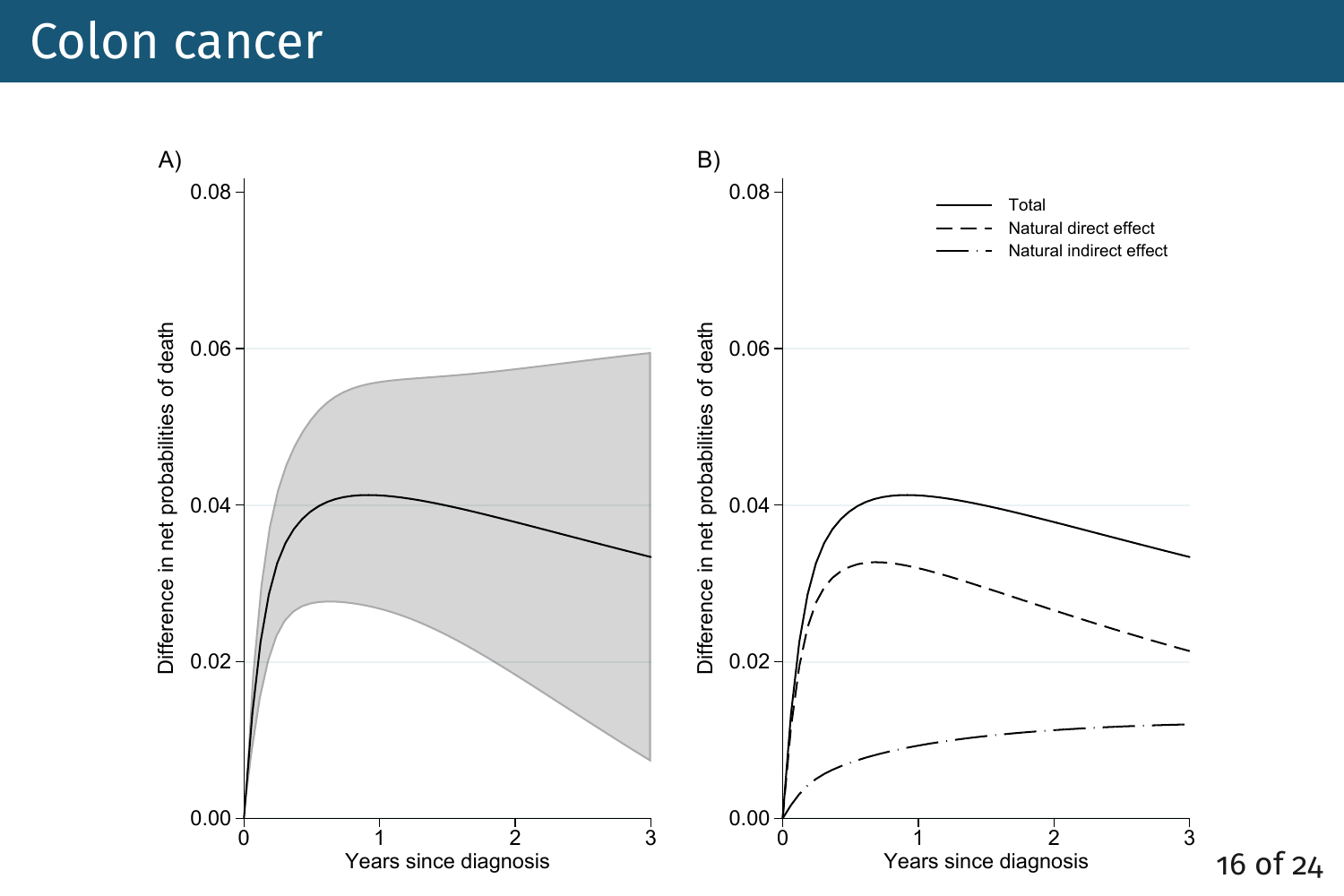## Direct & indirect effects - all cause setting

• Compare  $S^*(t|X=1,Z)$  with  $S^*(t|X=0,Z)$ :

 $NDE_{AC1} = E\left[ \bm{S^*}(t| \bm{X=1}, \bm{Z}) R(t|X=1, Z, M^0) \right] - E\left[ \bm{S^*}(t| \bm{X=0}, \bm{Z}) R(t|X=0, Z, M^0) \right]$ 

*Differences may be due to either the cancer of interest or other causes or both.*

```
standsurv, failure timevar(timevar)
 at1(dep5 1 stage2 0 stage3 0 stage4 0 st2dep5 0 st3dep5 0 st4dep5 0, atindweights(p01))
 at2(dep5 1 stage2 1 stage3 0 stage4 0 st2dep5 1 st3dep5 0 st4dep5 0, atindweights(p02))
 at3(dep5 1 stage2 0 stage3 1 stage4 0 st2dep5 0 st3dep5 1 st4dep5 0, atindweights(p03))
 at4(dep5 1 stage2 0 stage3 0 stage4 1 st2dep5 0 st3dep5 0 st4dep5 1, atindweights(p04))
 at5(dep5 0 stage2 0 stage3 0 stage4 0 st2dep5 0 st3dep5 0 st4dep5 0, atindweights(p01))
 at6(dep5 0 stage2 1 stage3 0 stage4 0 st2dep5 0 st3dep5 0 st4dep5 0, atindweights(p02))
 at7(dep5 0 stage2 0 stage3 1 stage4 0 st2dep5 0 st3dep5 0 st4dep5 0, atindweights(p03))
 at8(dep5 0 stage2 0 stage3 0 stage4 1 st2dep5 0 st3dep5 0 st4dep5 0, atindweights(p04))
 lincom(1 1 1 1 -1 -1 -1 -1) lincomvar(nde ac1)expsurv(using(popmort.dta)
 datediag(dx) agediag(agediag) pmrate(rate) pmage(age) pmyear(year) pmother(dep sex)
   at1(dep 1) at2(dep 1)at3(dep 1) at4(dep 1)at5(dep 0) at6(dep 0)
   at7(dep 0) at8(dep 0))
```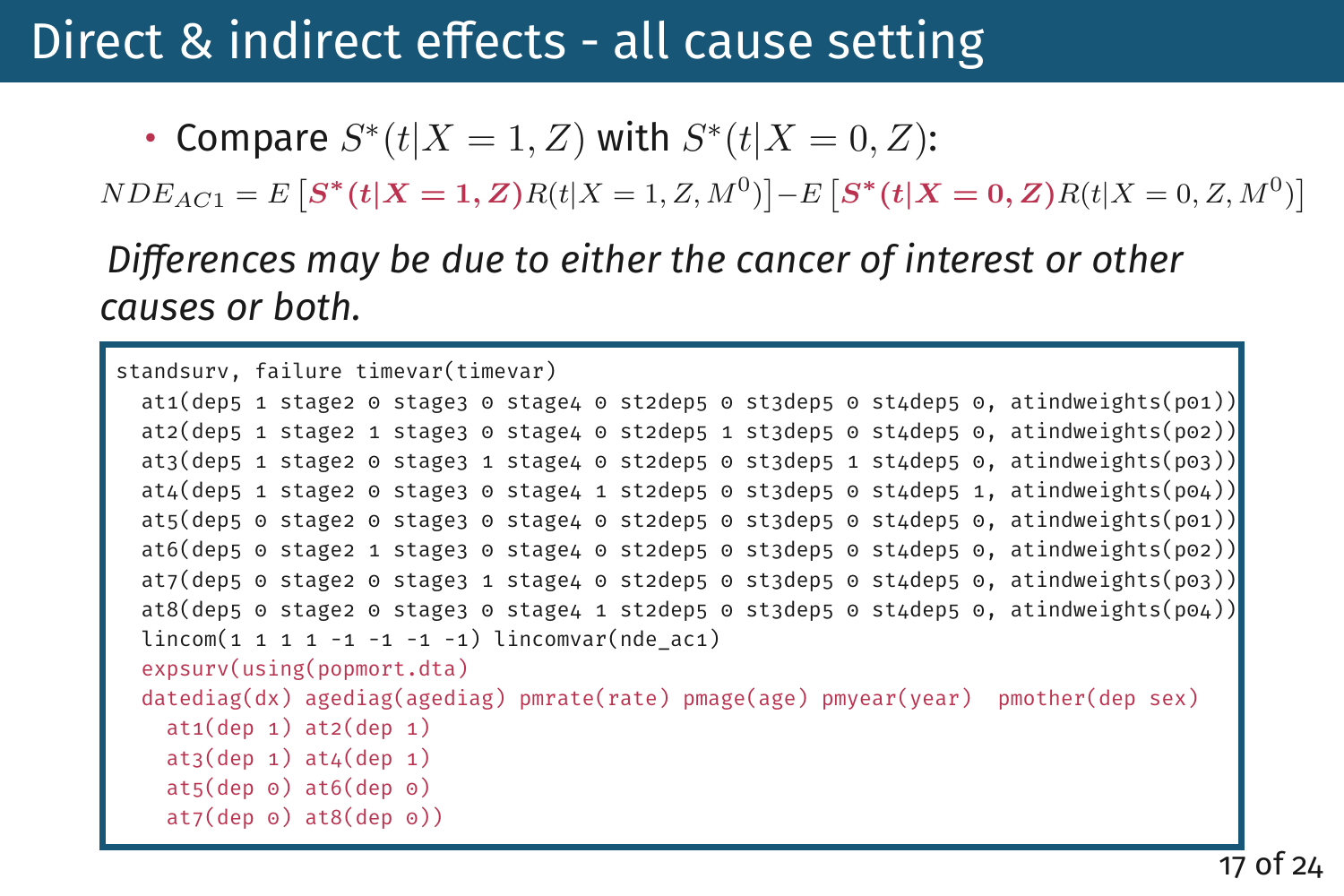## Direct & indirect effects - all cause setting

• Use the observed distribution of the exposure,  $S^{*}(t|X,Z)$ :

 $NDE_{AC2} = E\left[ S^*(t|X,\pmb{Z})R(t|X=1,Z,M^0)\right] - E\left[ S^*(t|X,\pmb{Z})R(t|X=0,Z,M^0)\right]$ *Differences can only be due to the cancer of interest.* 

```
standsurv, failure timevar(timevar)
 at1(dep5 1 stage2 0 stage3 0 stage4 0 st2dep5 0 st3dep5 0 st4dep5 0, atindweights(p01))
 at2(dep5 1 stage2 1 stage3 0 stage4 0 st2dep5 1 st3dep5 0 st4dep5 0, atindweights(p02))
 at3(dep5 1 stage2 0 stage3 1 stage4 0 st2dep5 0 st3dep5 1 st4dep5 0, atindweights(p03))
 at4(dep5 1 stage2 0 stage3 0 stage4 1 st2dep5 0 st3dep5 0 st4dep5 1, atindweights(p04))
 at5(dep5 0 stage2 0 stage3 0 stage4 0 st2dep5 0 st3dep5 0 st4dep5 0, atindweights(p01))
 at6(dep5 0 stage2 1 stage3 0 stage4 0 st2dep5 0 st3dep5 0 st4dep5 0, atindweights(p02))
 at7(dep5 0 stage2 0 stage3 1 stage4 0 st2dep5 0 st3dep5 0 st4dep5 0, atindweights(p03))
 at8(dep5 0 stage2 0 stage3 0 stage4 1 st2dep5 0 st3dep5 0 st4dep5 0, atindweights(p04))
 lincom(1 1 1 1 -1 -1 -1 -1) lincomvar(nde acc)expsurv(using(popmort.dta)
 datediag(dx) agediag(agediag) pmrate(rate) pmage(age) pmyear(year) pmother(dep sex)
   at1(dep.) at2(dep.)at3(dep.) at\mu(dep.)
   ats(dep.) at6(dep.)at7(dep.) at8(dep.)
```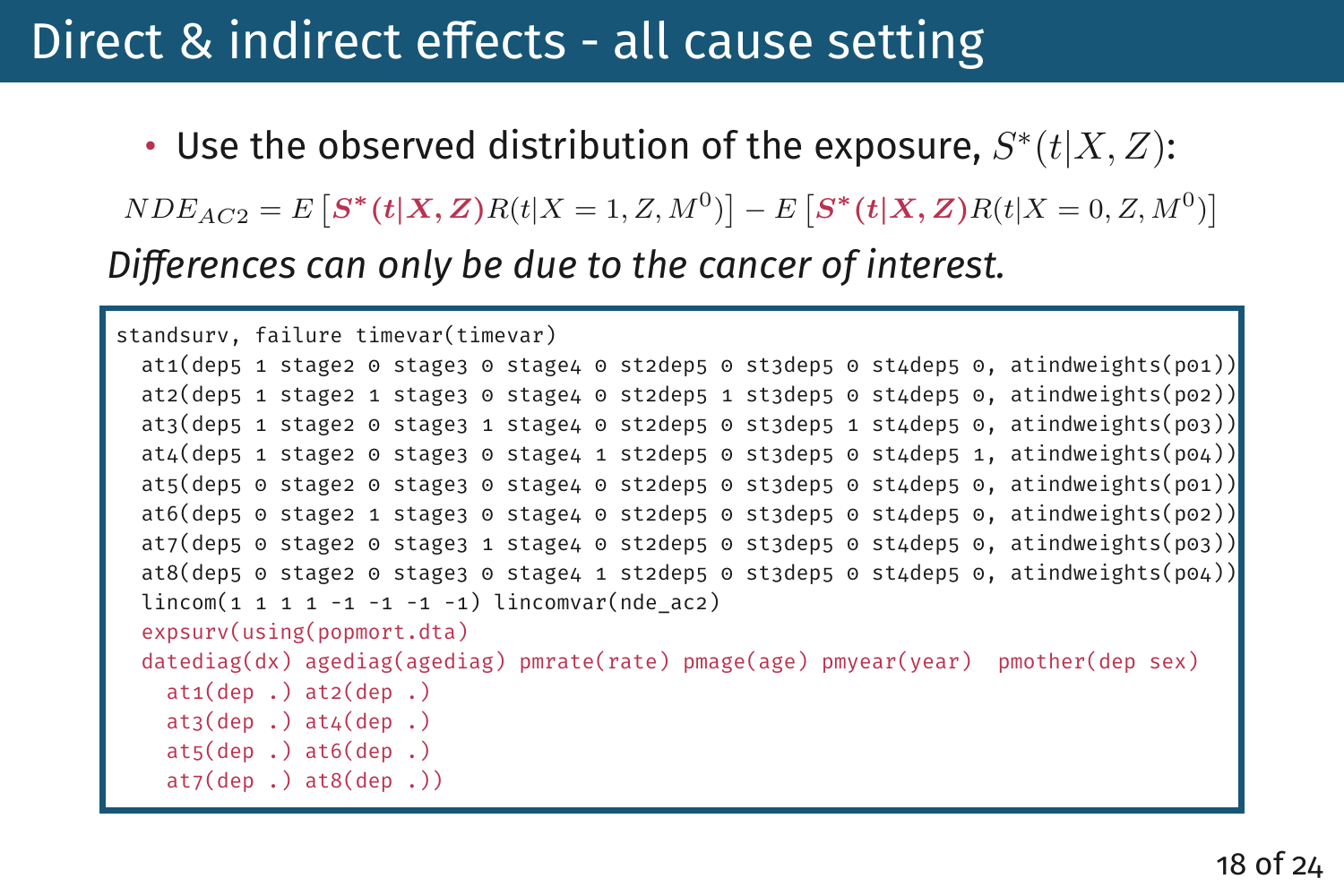$\cdot$  It might also be of interest to estimate the effect, within subsets of the whole population e.g.  $NDE$  among the exposed using  $S^*(t|X=1, Z_{X=1}).$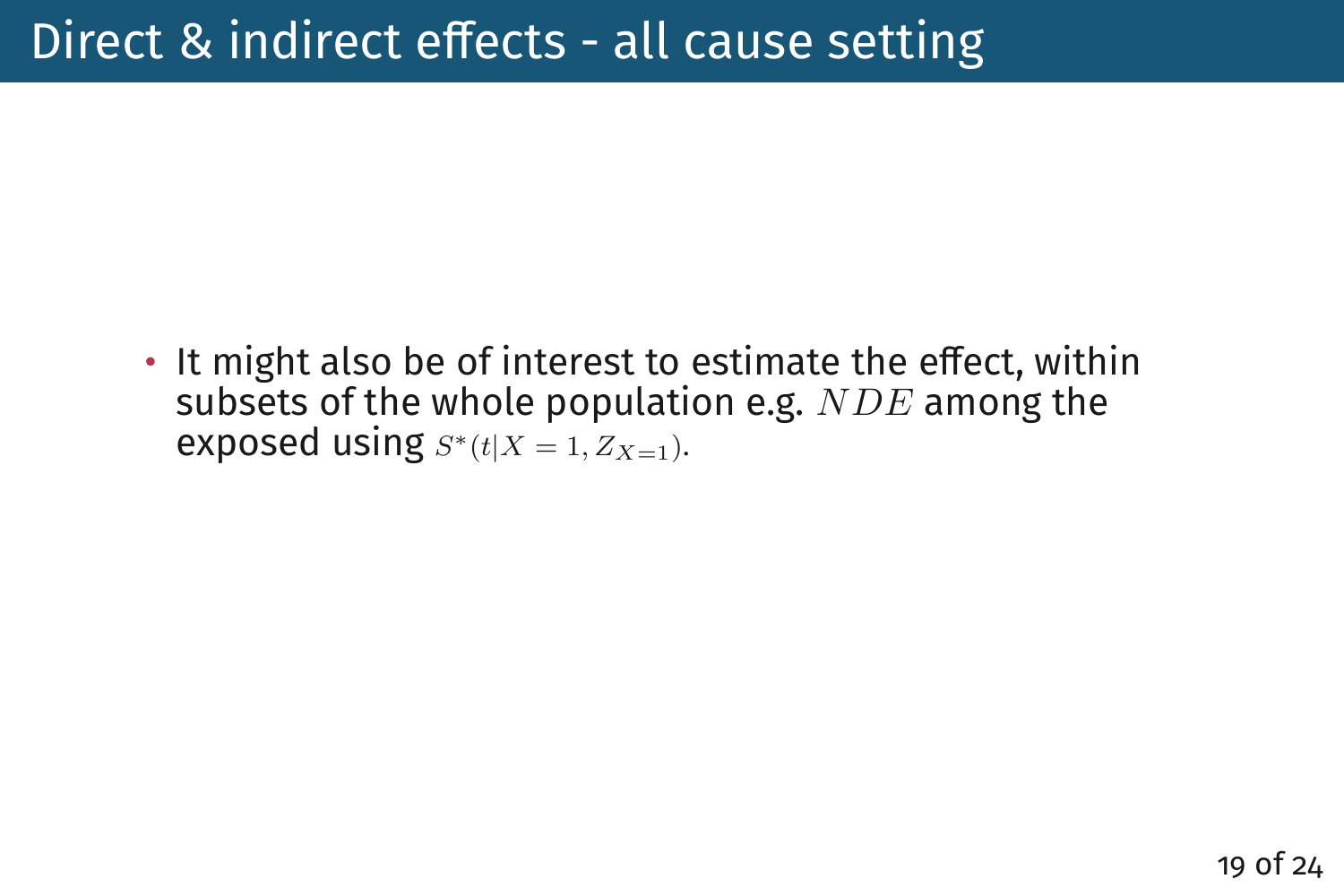"What if we could eliminate differences in the mediator distribution between exposed and unexposed groups?"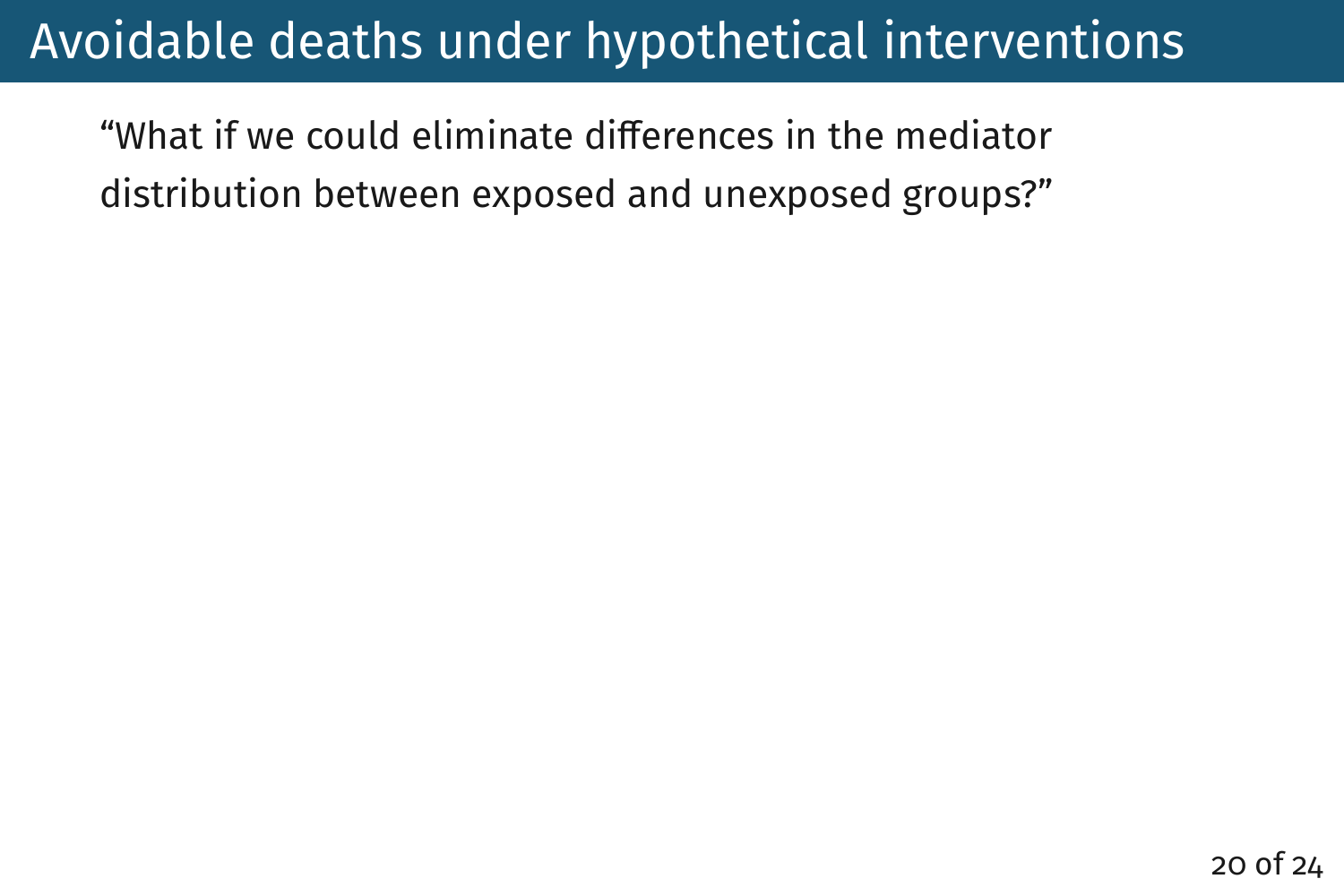"What if we could eliminate differences in the mediator distribution between exposed and unexposed groups?"

• The predicted number of deaths for the exposed:

 $D_1(t|X=1, M^1) = N^* \times (1 - E\left[S^*(t|X=1, Z_{X=1})R(t|X=1, Z, M^1)\right])$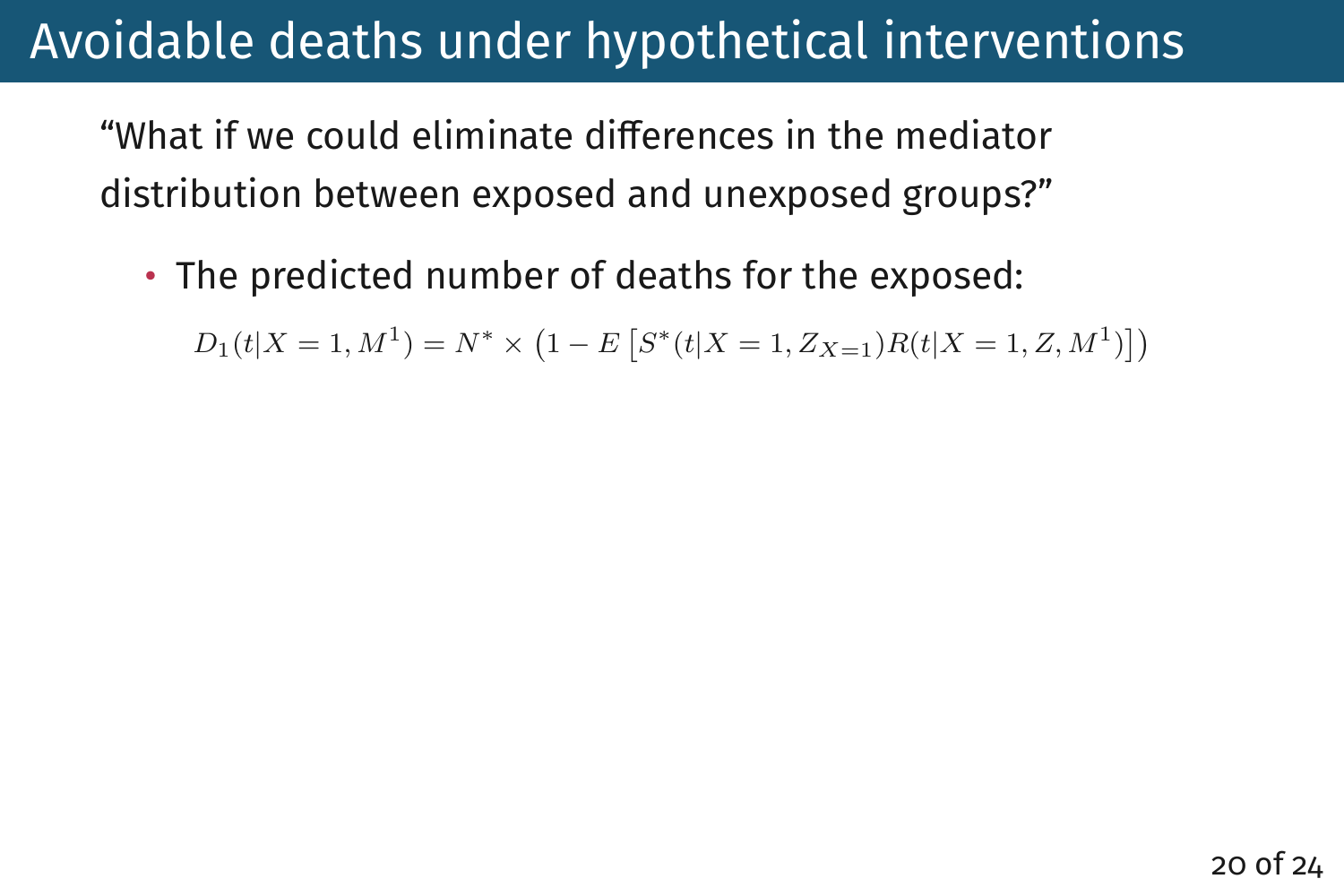"What if we could eliminate differences in the mediator distribution between exposed and unexposed groups?"

• The predicted number of deaths for the exposed:

 $D_1(t|X=1, M^1) = N^* \times (1 - E\left[S^*(t|X=1, Z_{X=1})R(t|X=1, Z, M^1)\right])$ 

• The expected number of deaths if the exposed had the same mediator distribution as the unexposed:

 $D_M(t|X=1, M^0) = N^* \times (1 - E\left[S^*(t|X=1, Z_{X=1})R(t|X=0, Z, M^0)\right])$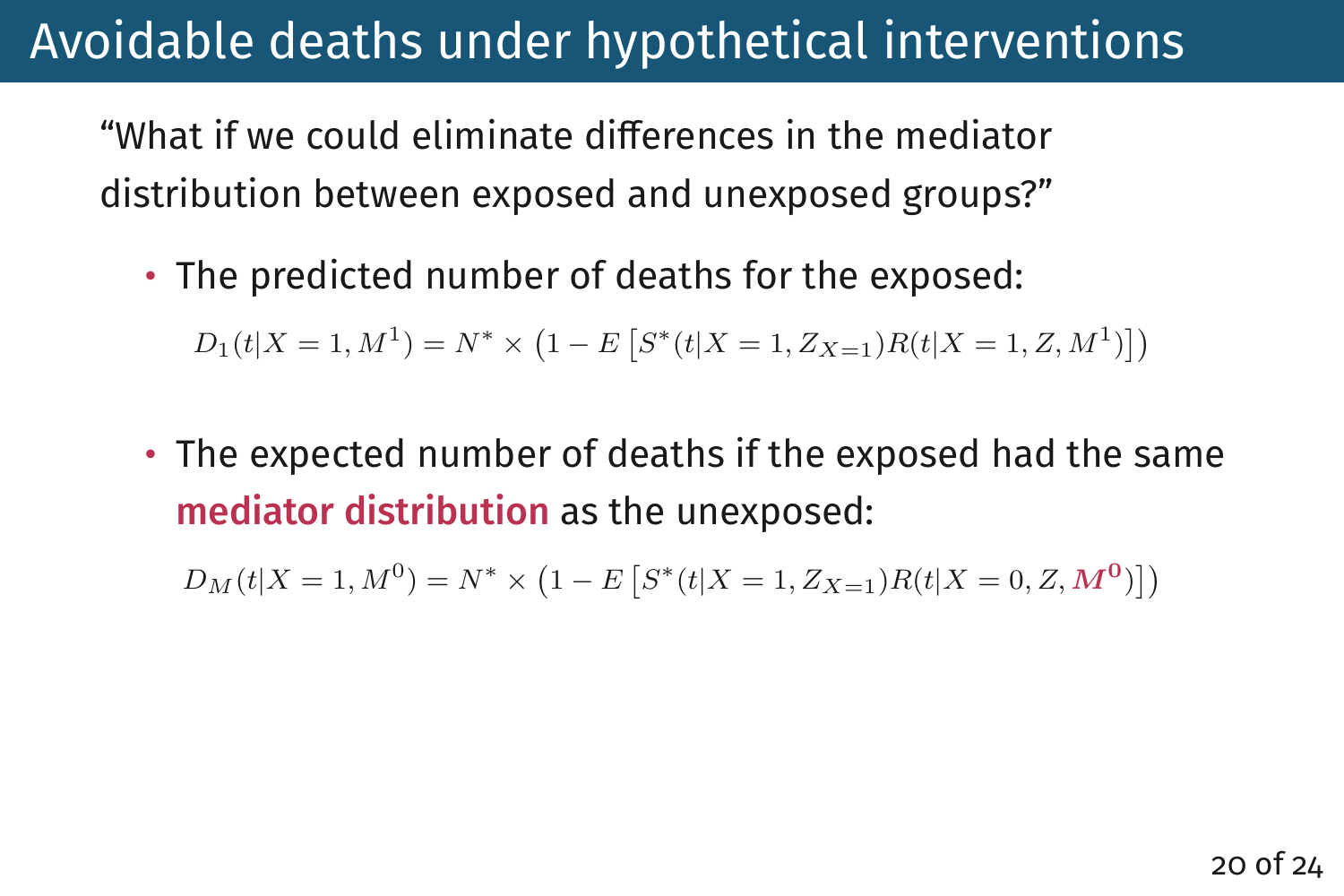"What if we could eliminate differences in the mediator distribution between exposed and unexposed groups?"

• The predicted number of deaths for the exposed:

 $D_1(t|X=1, M^1) = N^* \times (1 - E\left[S^*(t|X=1, Z_{X=1})R(t|X=1, Z, M^1)\right])$ 

• The expected number of deaths if the exposed had the same mediator distribution as the unexposed:

 $D_M(t|X=1, M^0) = N^* \times (1 - E\left[S^*(t|X=1, Z_{X=1})R(t|X=0, Z, M^0)\right])$ 

• The avoidable deaths are:

$$
D_1(t|X=1, M^1) - D_M(t|X=1, M^0)
$$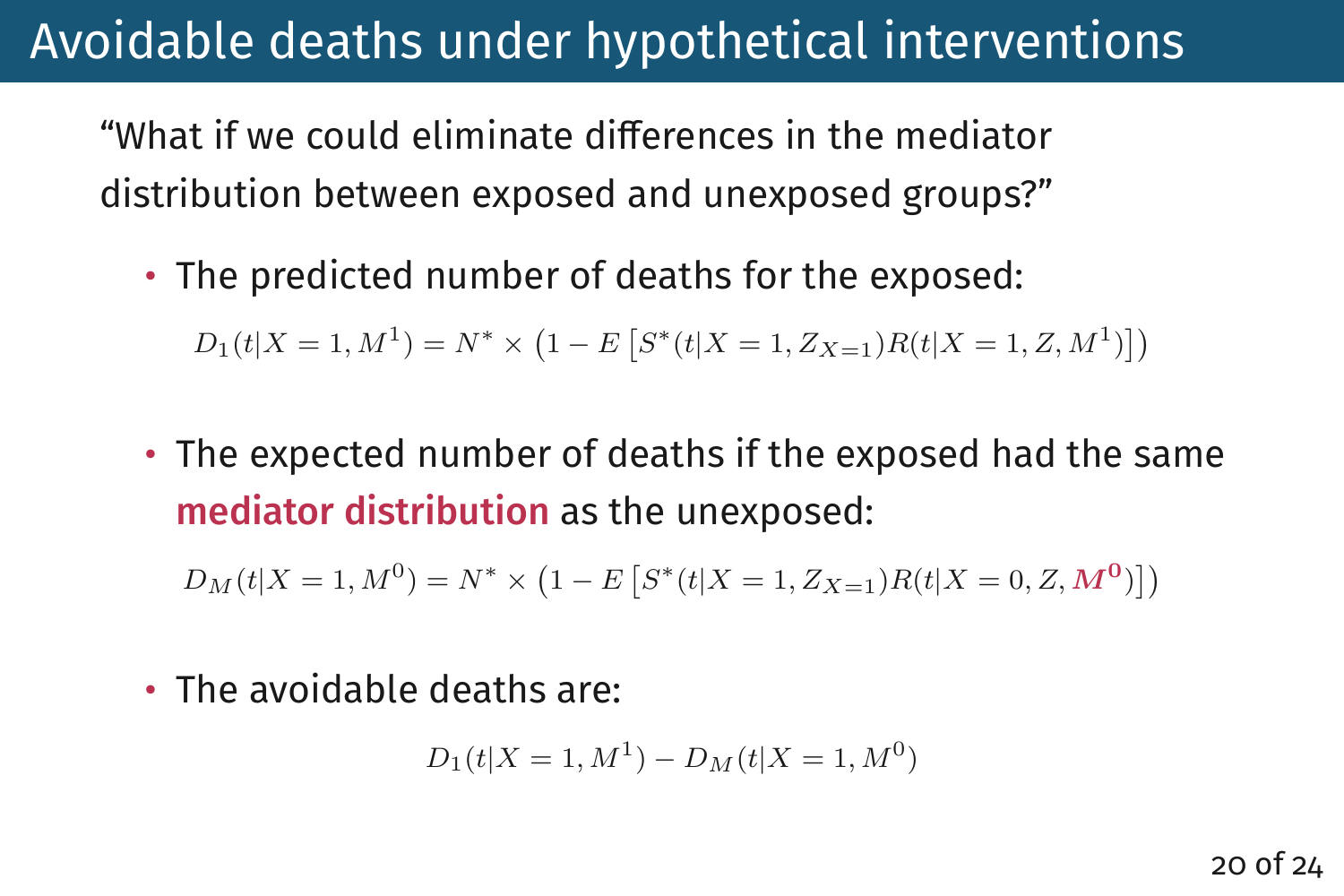How many avoidable deaths would be observed if the most deprived patients had the same stage distribution as the least deprived?

```
standsurv, failure timevar(timevar) per(3228)
 at1(dep5 1 stage2 0 \ldots st4dep5 0 \ldots atif(dep5==1) atindweights(p11))
 atz(dep5 1 stage2 1 ... st4dep5 0, atif(dep5==1) atindweights(p12))at3(dep5 1 stage2 0 \ldots st4dep5 0 \ldots atif(dep5==1) atindweights(p13))
 at4(dep5 1 stage2 0 ... st4dep5 1. atif(dep5==1) atindweights(p14))
 ats(dens 1 stage 0 ... state 5 (deps = 1) at in dweights(p01))at6(dep5 1 stage2 1 ... st4dep5 0, atif(dep5==1) atindweights(p02))
 at7(dep5 1 stage2 0 \ldots st4dep5 0 \ldots atif(dep5==1) atindweights(p03))
 at8(dep5 1 stage2 0 \ldots st4dep5 1, atif(dep5==1) atindweights(p04))
 lincom(1 1 1 1 -1 -1 -1 -1) lincomvar(AD)expsurv(using(popmort.dta)
   datediag(dx) agediag(agediag) pmrate(rate) pmage(age) pmyear(year) pmother(dep sex)
   at1(dep 5) at2(dep 5)
   at3(dep 5) at4(dep 5)at5(dep 5) at6(dep 5)
   at7(dep 5) at8(dep 5))
```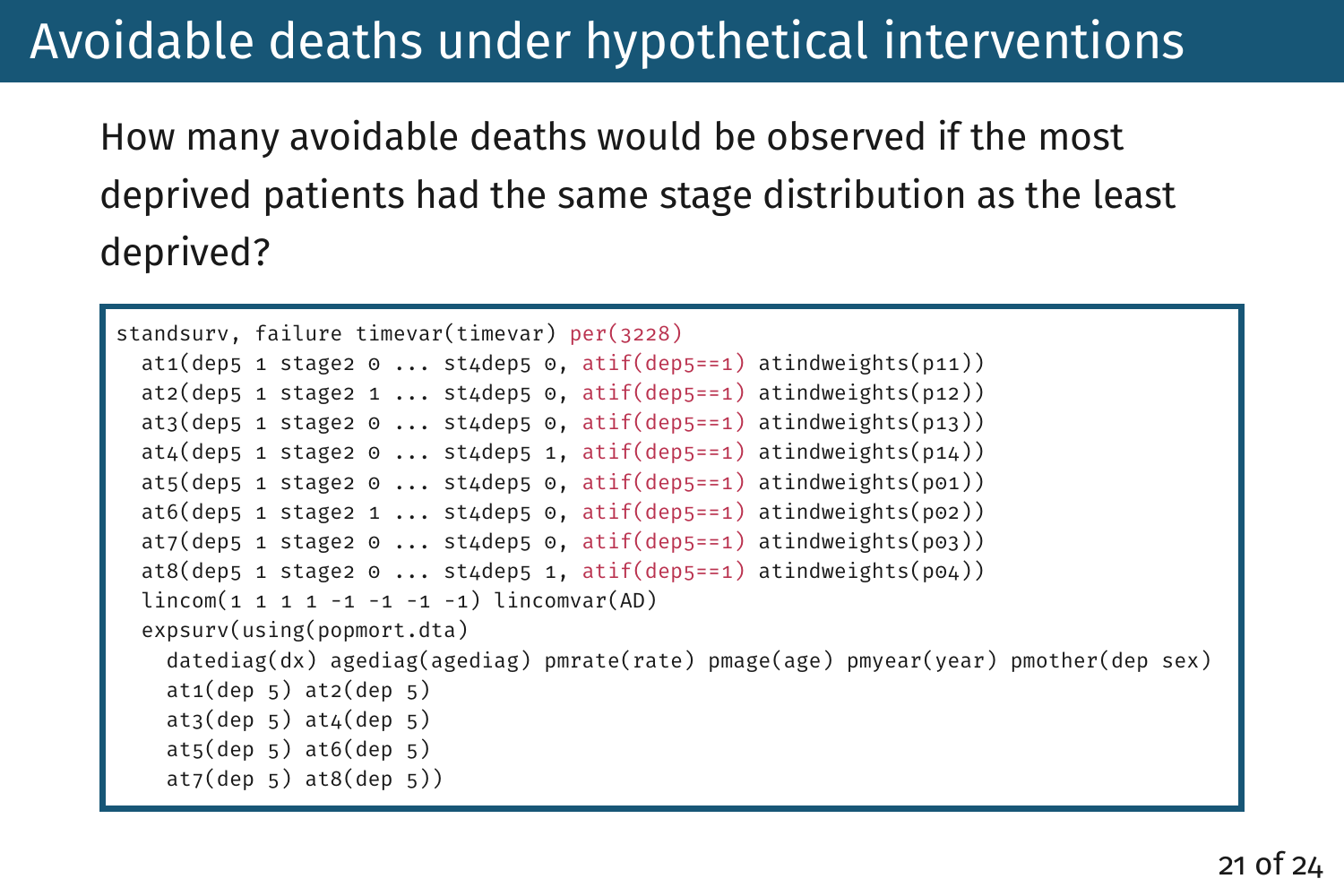## Avoidable deaths for colon cancer



\*Out of 3228 patients  $(N^*)$  from the most deprived group diagnosed in 2013 the most recent year in our data. 22 of 24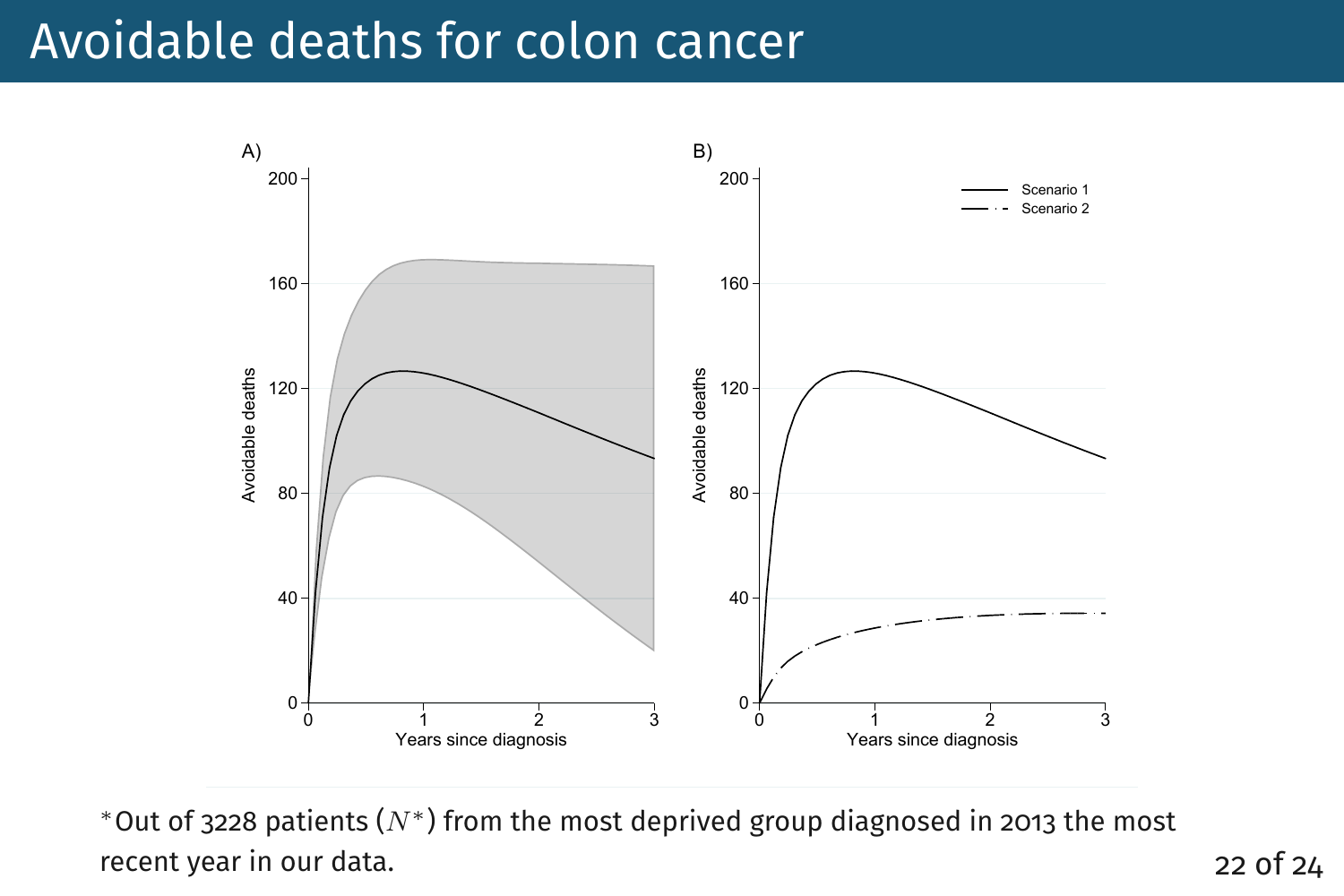## Conclusions

- Mediation analysis within the relative survival framework allows to focus on cancer-related factors.
- Need to be careful when interpreting the results as a number of assumption need to hold:
	- Well-defined interventions assumption is probably violated but quantifying the impact of such a conceptual intervention in a formalised causal framework gives a firm basis to improve our understanding on cancer disparities.
	- Achieving conditional exchangeability for the other cause mortality depends on the availability of relevant life tables.
- Marginal estimates can also obtained with IPW or doubly robust standardisation (future work).